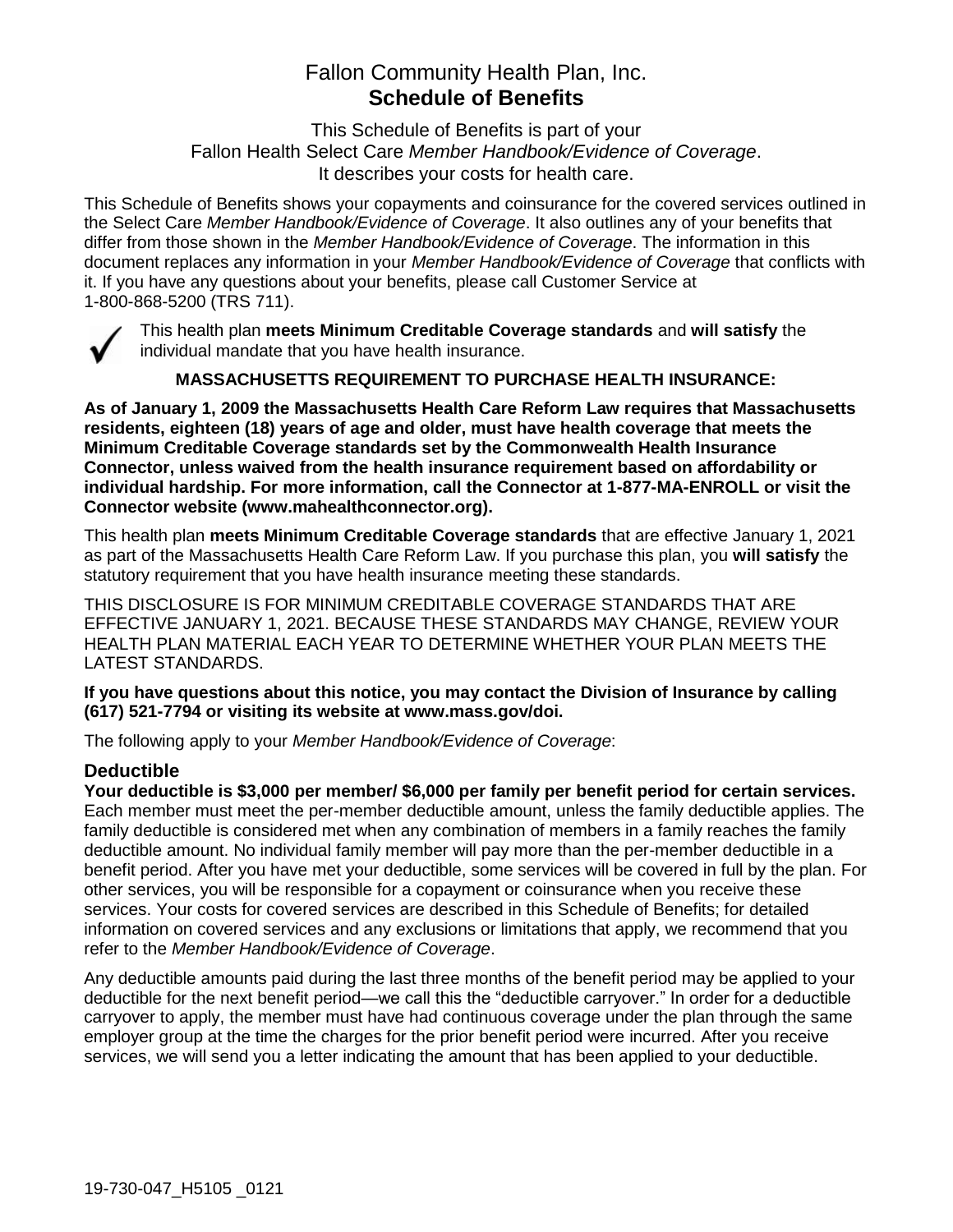#### **Out-of-pocket maximum**

There is a limit to your out-of-pocket costs each benefit period. This is called your out-of-pocket maximum. The out-of-pocket maximum includes your deductible, coinsurance and copayments you pay. It does not include your plan premium. **Your out-of-pocket maximum is \$8,550 per member or \$17,100 per family**. Each member must meet the per-member out-of-pocket maximum, unless the family out-of-pocket maximum applies. The family out-of-pocket maximum is considered met when any combination of members in a family reaches the family out-of-pocket maximum. Please note that once any one member in a family accumulates **\$8,550** in out-of-pocket costs, that family member's out-ofpocket maximum is considered met, and that family member will have no additional out-of-pocket costs for the remainder of the benefit period.

#### **Domestic partner coverage**

You may include a domestic partner and his/her dependents under your family coverage. A domestic partner is defined as a partner of the same or opposite sex whom you have registered with your employer for eligibility for benefits, and have included under your family coverage for health insurance.

#### **It Fits! ™ benefit**

Your contract includes coverage for services provided under the It Fits! ™ program to a maximum of \$150.

#### **SmartShopper program**

Your contract includes coverage for services provided under the SmartShopper program. Please go to the Fallon Health website at www.fallonhealth.org and visit the member portal for details.

#### **Covered services**

The following chart shows your costs for covered services. These costs apply to the services in the **Description of benefits** section of your *Member Handbook/Evidence of Coverage*. In summary, your responsibilities are as follows: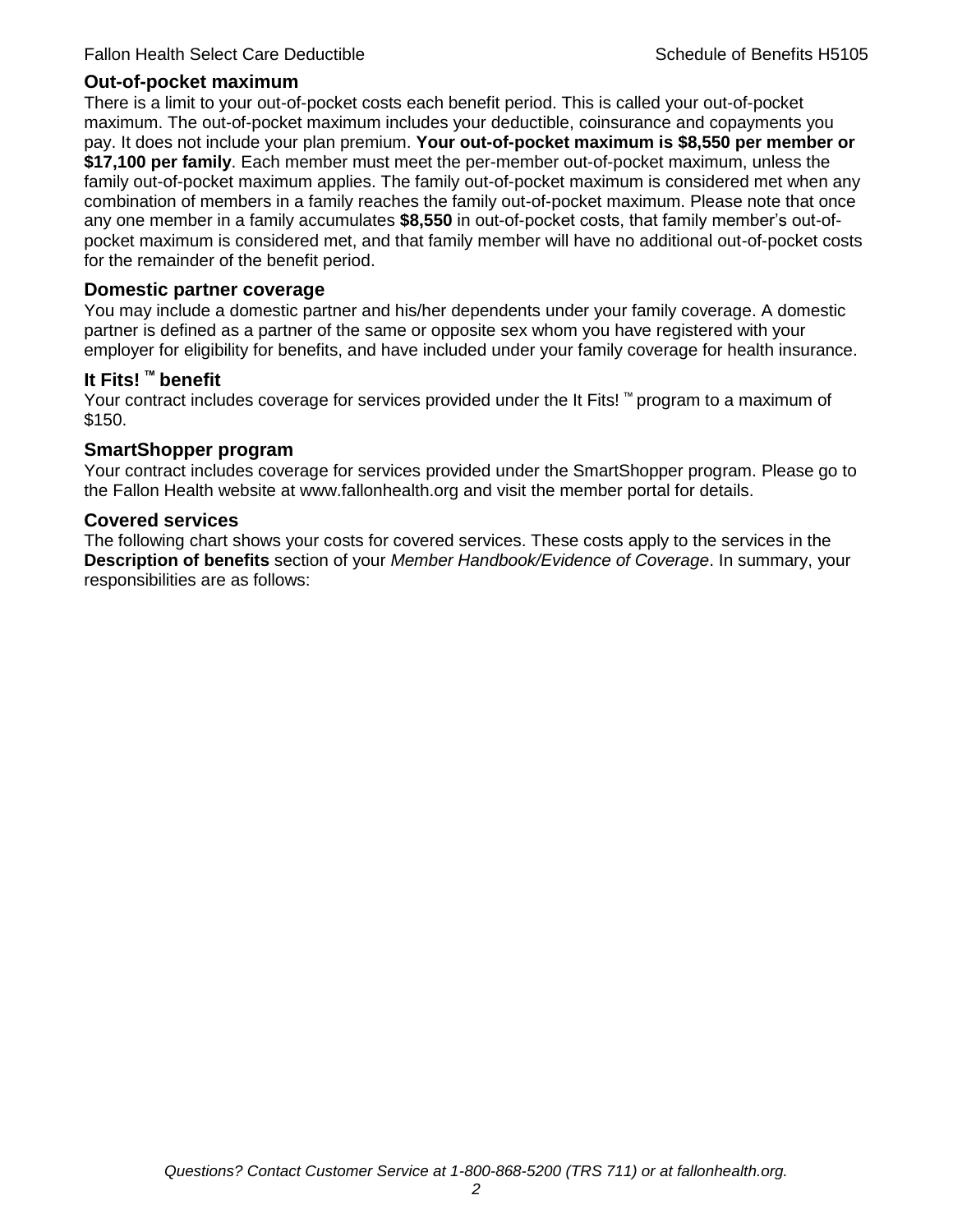|    | <b>Covered services</b>                                                                                                                                                   | <b>Benefits</b>                                   |
|----|---------------------------------------------------------------------------------------------------------------------------------------------------------------------------|---------------------------------------------------|
|    | <b>Ambulance services</b>                                                                                                                                                 |                                                   |
|    | 1. Ambulance transportation for an emergency                                                                                                                              | Covered in full after you meet<br>your deductible |
|    | 2. Ambulance transportation for non-emergency situations, when<br>medically necessary                                                                                     | Covered in full after you meet<br>your deductible |
|    | <b>Autism services</b>                                                                                                                                                    |                                                   |
|    | Prior authorization required                                                                                                                                              |                                                   |
|    | 1. Habilitative and rehabilitative care                                                                                                                                   | \$30 copayment per visit                          |
|    | 2. Applied behavior analysis when supervised by a board certified<br>behavioral analyst                                                                                   | Covered in full                                   |
|    | 3. Therapeutic care, services including speech, physical and<br>occupational therapy                                                                                      | \$30 copayment per visit                          |
|    | Durable medical equipment and prosthetic/orthotic devices                                                                                                                 |                                                   |
|    | Referral and prior authorization required for most services                                                                                                               |                                                   |
|    | 1. The purchase or rental of durable medical equipment and<br>prosthetic/orthotic devices (including the fitting, preparing, repairing<br>and modifying of the appliance) | 20% coinsurance                                   |
|    | 2. Scalp hair prosthesis (wigs) for individuals who have suffered hair                                                                                                    | 20% coinsurance                                   |
|    | loss as a result of the treatment of any form of cancer or leukemia.                                                                                                      |                                                   |
|    | Coverage is provided for one scalp hair prosthetic (wig) per member                                                                                                       |                                                   |
|    | per benefit period when the prosthesis is determined to be                                                                                                                |                                                   |
|    | medically necessary by a plan physician and the plan.                                                                                                                     |                                                   |
|    | 3. Breast prosthesis that is medically necessary after a covered<br>reconstructive surgery following a mastectomy                                                         | 20% coinsurance                                   |
|    | 4. Prosthetic limbs which replace, in whole or in part, an arm or leg                                                                                                     | 20% coinsurance                                   |
| 5. | Insulin pump and insulin pump supplies                                                                                                                                    | Covered in full                                   |
| 6. | <b>Breast pumps</b>                                                                                                                                                       | Covered in full                                   |
| 7. | Up to \$2,000 per ear for hearing aid device only, every 36 months                                                                                                        | 20% coinsurance                                   |
|    | (must be 21 years of age or younger)                                                                                                                                      |                                                   |
|    | Related services and supplies for hearing aids (not subject to<br>the \$2,000 limit)                                                                                      |                                                   |
|    |                                                                                                                                                                           |                                                   |
|    | 8. Medical and surgical supplies                                                                                                                                          | Covered in full after you meet<br>your deductible |
|    |                                                                                                                                                                           |                                                   |
|    | <b>Emergency and urgent care</b>                                                                                                                                          |                                                   |
|    | 1. Emergency room visits                                                                                                                                                  | \$500 copayment per visit<br>after you meet your  |
|    |                                                                                                                                                                           | deductible                                        |
|    |                                                                                                                                                                           |                                                   |
|    | 2. Emergency room visits when you are admitted to an observation<br>room                                                                                                  | Covered in full after you meet<br>your deductible |
| 3. | Urgent care visits in a doctor's office or at an urgent care facility                                                                                                     | \$30 copayment per visit                          |
| 4. | Emergency prescription medication provided out of the Select Care                                                                                                         | Tier 1: \$5 copayment                             |
|    | service area as part of an approved emergency treatment                                                                                                                   | Tier 2: \$25 copayment                            |
|    |                                                                                                                                                                           | Tier 3: \$50 copayment                            |
|    |                                                                                                                                                                           | Tier 4: \$250 copayment                           |
|    |                                                                                                                                                                           | for up to a 14-day supply                         |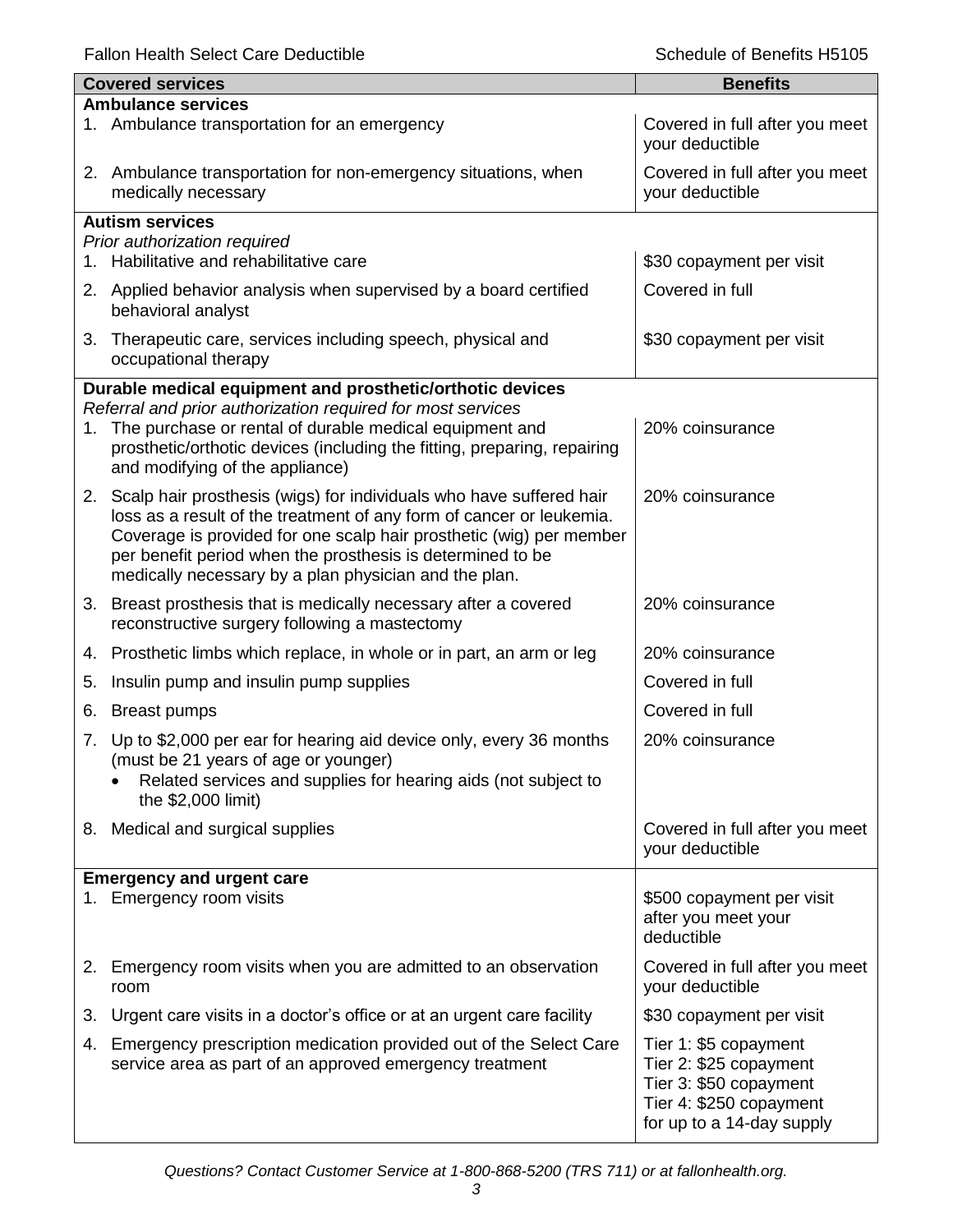| <b>Covered services</b>                                                                                                                                                                                                                                                                                                                                                                                                         | <b>Benefits</b>                                                       |  |  |
|---------------------------------------------------------------------------------------------------------------------------------------------------------------------------------------------------------------------------------------------------------------------------------------------------------------------------------------------------------------------------------------------------------------------------------|-----------------------------------------------------------------------|--|--|
| Emergency and urgent care, continued                                                                                                                                                                                                                                                                                                                                                                                            |                                                                       |  |  |
| Telemedicine visits with physicians through Teladoc. Visits are<br>5.<br>performed by phone, video, or mobile app.                                                                                                                                                                                                                                                                                                              | \$5 copayment per visit                                               |  |  |
| Enteral formulas and low protein foods<br>Referral and prior authorization required for enteral formulas<br>1. Enteral formulas, upon a physician's written order, for home use in<br>the treatment of malabsorption caused by Crohn's disease,<br>ulcerative colitis, gastroesophageal reflux, gastrointestinal motility,<br>chronic intestinal pseudo-obstruction, and inherited diseases of<br>amino acids and organic acids | Covered in full after you meet<br>your deductible                     |  |  |
| 2. Food products that have been modified to be low in protein for<br>individuals with inherited diseases of amino acids and organic<br>acids. You may be required to purchase these products over the<br>counter and submit claims to the plan for reimbursement.                                                                                                                                                               | Covered in full after you meet<br>your deductible                     |  |  |
| Home health care services                                                                                                                                                                                                                                                                                                                                                                                                       |                                                                       |  |  |
| Prior authorization required<br>1. Part-time or intermittent skilled nursing care and physical therapy<br>provided in your home by a home health agency                                                                                                                                                                                                                                                                         | Covered in full after you meet<br>your deductible                     |  |  |
| 2. Additional services and supplies that are determined to be a<br>medically necessary component of skilled nursing care and physical<br>therapy                                                                                                                                                                                                                                                                                | Covered in full after you meet<br>your deductible                     |  |  |
| 3. Home dialysis services and non-durable medical supplies                                                                                                                                                                                                                                                                                                                                                                      | Covered in full after you meet<br>your deductible                     |  |  |
| <b>Hospice care services</b><br>Referral and prior authorization required                                                                                                                                                                                                                                                                                                                                                       | Covered in full after you meet<br>your deductible                     |  |  |
| <b>Hospital inpatient services</b>                                                                                                                                                                                                                                                                                                                                                                                              |                                                                       |  |  |
| Referral and prior authorization required<br>Inpatient hospital services including room and board in a<br>1.<br>semiprivate room and the services and supplies that would<br>ordinarily be furnished to you while you are an inpatient                                                                                                                                                                                          | \$750 copayment per<br>admission after you meet<br>your deductible    |  |  |
| Infertility/assisted reproductive technology (art) services*<br>Referral and prior authorization required (unless provided by a Reliant Medical Group specialist and you                                                                                                                                                                                                                                                        |                                                                       |  |  |
| have a Reliant Medical Group PCP)<br>Office visits for the consultation, evaluation and diagnosis of fertility                                                                                                                                                                                                                                                                                                                  | \$30 copayment per visit with<br>a PCP and certain other<br>providers |  |  |
|                                                                                                                                                                                                                                                                                                                                                                                                                                 | \$40 copayment per visit with<br>a specialist                         |  |  |
| Diagnostic laboratory services<br>2.                                                                                                                                                                                                                                                                                                                                                                                            | Covered in full                                                       |  |  |
| Diagnostic X-ray services<br>3.                                                                                                                                                                                                                                                                                                                                                                                                 | \$40 copayment                                                        |  |  |
| Artificial insemination, such as intrauterine insemination (IUI)<br>4.                                                                                                                                                                                                                                                                                                                                                          | Covered in full after you meet<br>your deductible                     |  |  |
|                                                                                                                                                                                                                                                                                                                                                                                                                                 |                                                                       |  |  |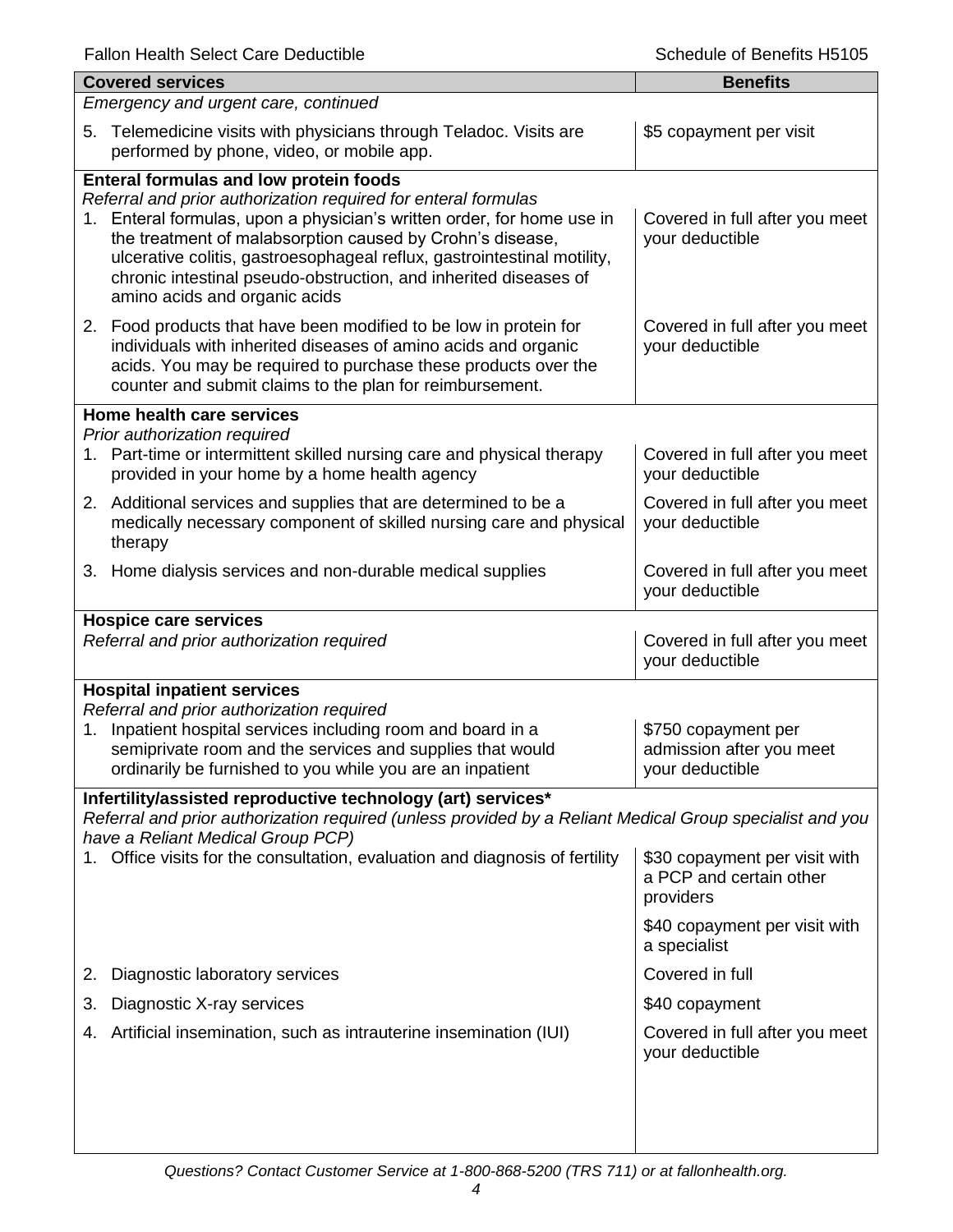| ally Hours Ocioci Odio Dougoubic                                                                                                                                                                                                                                                                                                                                                                                                                                                                                                                                                                                                                                                                                                                                                                                                                                                                                                                                                                                                                                                                                                                  | <u>iuuuiu ol Dullullu Liu l</u>                                         |  |  |  |
|---------------------------------------------------------------------------------------------------------------------------------------------------------------------------------------------------------------------------------------------------------------------------------------------------------------------------------------------------------------------------------------------------------------------------------------------------------------------------------------------------------------------------------------------------------------------------------------------------------------------------------------------------------------------------------------------------------------------------------------------------------------------------------------------------------------------------------------------------------------------------------------------------------------------------------------------------------------------------------------------------------------------------------------------------------------------------------------------------------------------------------------------------|-------------------------------------------------------------------------|--|--|--|
| <b>Covered services</b>                                                                                                                                                                                                                                                                                                                                                                                                                                                                                                                                                                                                                                                                                                                                                                                                                                                                                                                                                                                                                                                                                                                           | <b>Benefits</b>                                                         |  |  |  |
|                                                                                                                                                                                                                                                                                                                                                                                                                                                                                                                                                                                                                                                                                                                                                                                                                                                                                                                                                                                                                                                                                                                                                   | Infertility/assisted reproductive technology (art) services*, continued |  |  |  |
| 5. Assisted reproductive technologies* except for those services listed<br>below                                                                                                                                                                                                                                                                                                                                                                                                                                                                                                                                                                                                                                                                                                                                                                                                                                                                                                                                                                                                                                                                  | Covered in full after you meet<br>your deductible                       |  |  |  |
| 6. Assisted reproductive technologies for:<br>In vitro fertilization (IVF-ET)<br>Gamete intrafallopian transfer (GIFT)<br>$\bullet$<br>Zygote intrafallopian transfer (ZIFT)                                                                                                                                                                                                                                                                                                                                                                                                                                                                                                                                                                                                                                                                                                                                                                                                                                                                                                                                                                      | \$250 copayment per<br>procedure after you meet<br>your deductible      |  |  |  |
| 7. Sperm, egg, and/or inseminated egg procurement, assisted<br>hatching, cryopreservation, processing and banking for plan<br>members in active infertility treatment to the extent that such costs<br>are not covered by the donor's insurer                                                                                                                                                                                                                                                                                                                                                                                                                                                                                                                                                                                                                                                                                                                                                                                                                                                                                                     | Covered in full after you meet<br>your deductible                       |  |  |  |
| * See the Description of benefits section of your Member Handbook/<br>Evidence of Coverage for a list of covered infertility/ART services.                                                                                                                                                                                                                                                                                                                                                                                                                                                                                                                                                                                                                                                                                                                                                                                                                                                                                                                                                                                                        |                                                                         |  |  |  |
| <b>Maternity services</b>                                                                                                                                                                                                                                                                                                                                                                                                                                                                                                                                                                                                                                                                                                                                                                                                                                                                                                                                                                                                                                                                                                                         |                                                                         |  |  |  |
| 1. Obstetrical services including prenatal, childbirth, postnatal and<br>postpartum care                                                                                                                                                                                                                                                                                                                                                                                                                                                                                                                                                                                                                                                                                                                                                                                                                                                                                                                                                                                                                                                          | Prenatal: \$30 copayment<br>(first visit only)                          |  |  |  |
|                                                                                                                                                                                                                                                                                                                                                                                                                                                                                                                                                                                                                                                                                                                                                                                                                                                                                                                                                                                                                                                                                                                                                   | Postnatal: \$30 copayment<br>per visit                                  |  |  |  |
| Inpatient maternity and newborn child care for a minimum of 48<br>2.<br>hours of care following a vaginal delivery, or 96 hours of care<br>following a Caesarean section delivery, including charges for the<br>following services when provided during an inpatient maternity<br>admission: childbirth, nursery charges, circumcision, routine<br>examination, hearing screening and medically necessary treatments<br>of congenital defects, birth abnormalities or premature birth. The<br>covered length of stay may be reduced if the mother and the<br>attending physician agree upon an earlier discharge. If you or your<br>newborn are discharged earlier, you are covered for home visits,<br>parent education, assistance and training in breast or bottle feeding<br>and the performance of any necessary and appropriate clinical<br>tests; provided, however that the first home visit shall be conducted<br>by a registered nurse, physician or certified nurse midwife; and<br>provided further, that any subsequent home visit determined to be<br>clinically necessary shall be provided by a licensed health care<br>provider. | \$750 copayment per<br>admission after you meet<br>your deductible      |  |  |  |
| (Fallon Health members are eligible for childbirth classes (refresher class<br>or siblings class))                                                                                                                                                                                                                                                                                                                                                                                                                                                                                                                                                                                                                                                                                                                                                                                                                                                                                                                                                                                                                                                | Covered in full through<br>member reimbursement                         |  |  |  |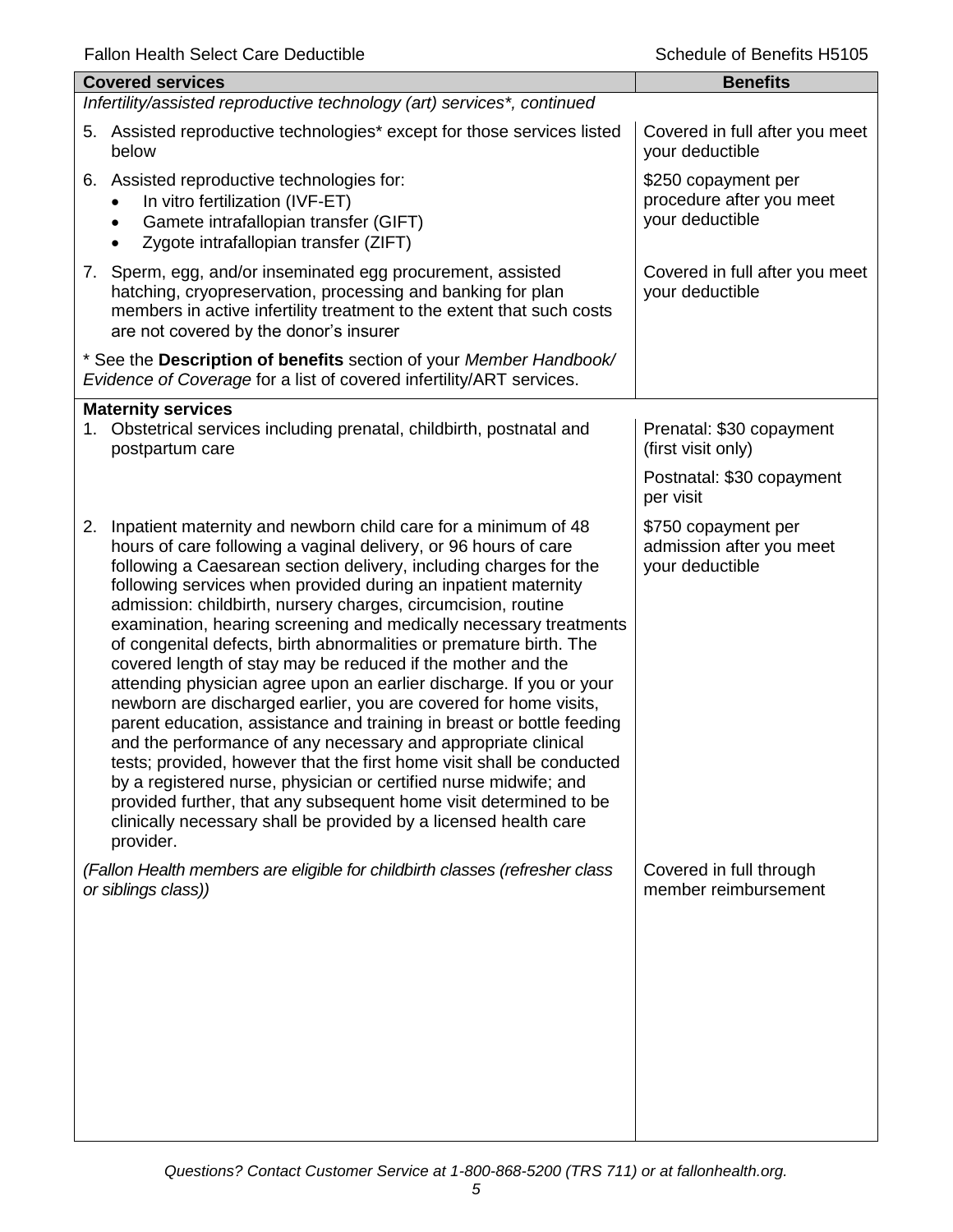|    | <b>Covered services</b>                                                                                                                                                                                                                                                                                                                                 | <b>Benefits</b>          |
|----|---------------------------------------------------------------------------------------------------------------------------------------------------------------------------------------------------------------------------------------------------------------------------------------------------------------------------------------------------------|--------------------------|
|    | Mental health and substance use services                                                                                                                                                                                                                                                                                                                |                          |
|    | Inpatient services<br>Prior authorization required                                                                                                                                                                                                                                                                                                      |                          |
| 1. | Inpatient hospital care for as many days as your condition requires,<br>including room and board and the services and supplies that would<br>ordinarily be furnished to you while you are an inpatient. These<br>include, but are not limited to, individual, family and group therapy,<br>pharmacological therapy, and diagnostic laboratory services. | Covered in full          |
|    | Note: Prior authorization will not be required for behavioral health<br>inpatient admission immediately following an emergency room visit.                                                                                                                                                                                                              |                          |
|    | <b>Intermediate services</b>                                                                                                                                                                                                                                                                                                                            |                          |
|    | Prior authorization required<br>Intermediate services include but are not limited to:<br>1. Acute and other residential treatment-Mental health services<br>provided in a 24-hour setting therapeutic environments                                                                                                                                      | Covered in full          |
|    | 2. Clinically managed detoxification services-24 hour, 7 days a week,<br>clinically managed de-tox services in a licensed non-hospital setting<br>that include 24 hour per day supervision                                                                                                                                                              | Covered in full          |
|    | 3. Partial Hospitalization: Short-term day/evening mental health<br>programming available 5 to 7 days per week                                                                                                                                                                                                                                          | \$30 copayment per visit |
|    | 4. Intensive outpatient programs: Multimodal, inter-disciplinary,<br>structured behavioral health treatment provided 2-3 hours per day,<br>multiple days per week                                                                                                                                                                                       | \$30 copayment per visit |
|    | 5. Day treatment: Program encompasses some portion of the day or<br>week rather than a weekly visit                                                                                                                                                                                                                                                     | \$30 copayment per visit |
|    | 6. Crisis Stabilization: Short-term psychiatric treatment in a structured,<br>community based therapeutic environments                                                                                                                                                                                                                                  | \$30 copayment per visit |
|    | 7. In-home therapy services                                                                                                                                                                                                                                                                                                                             | \$30 copayment per visit |
|    | Intermediate services for children and adolescents under the age of 19<br>1. Community-based acute treatment                                                                                                                                                                                                                                            | Covered in full          |
|    | 2. Intensive community-based treatment                                                                                                                                                                                                                                                                                                                  | Covered in full          |
| З. | <b>Intensive Care Coordination</b>                                                                                                                                                                                                                                                                                                                      | Covered in full          |
| 4. | Family Stabilization Team (also referred to as In-Home Therapy)                                                                                                                                                                                                                                                                                         | Covered in full          |
| 5. | <b>In-home Behavioral Services</b>                                                                                                                                                                                                                                                                                                                      | Covered in full          |
| 6. | Mobile Crisis Intervention (service available up to seven days). Prior<br>authorization not required.                                                                                                                                                                                                                                                   | Covered in full          |
|    | 7. Family support and training                                                                                                                                                                                                                                                                                                                          | Covered in full          |
| 8. | Therapeutic mentoring services                                                                                                                                                                                                                                                                                                                          | Covered in full          |
|    | <b>Outpatient services</b><br>Outpatient office visits, including individual, group or family therapy.                                                                                                                                                                                                                                                  | \$30 copayment per visit |
| 2. | Psychopharmacological services, such as visits with a physician to<br>review, monitor and adjust the levels of prescription medication to<br>treat a mental condition. Prior authorization required.                                                                                                                                                    | \$30 copayment per visit |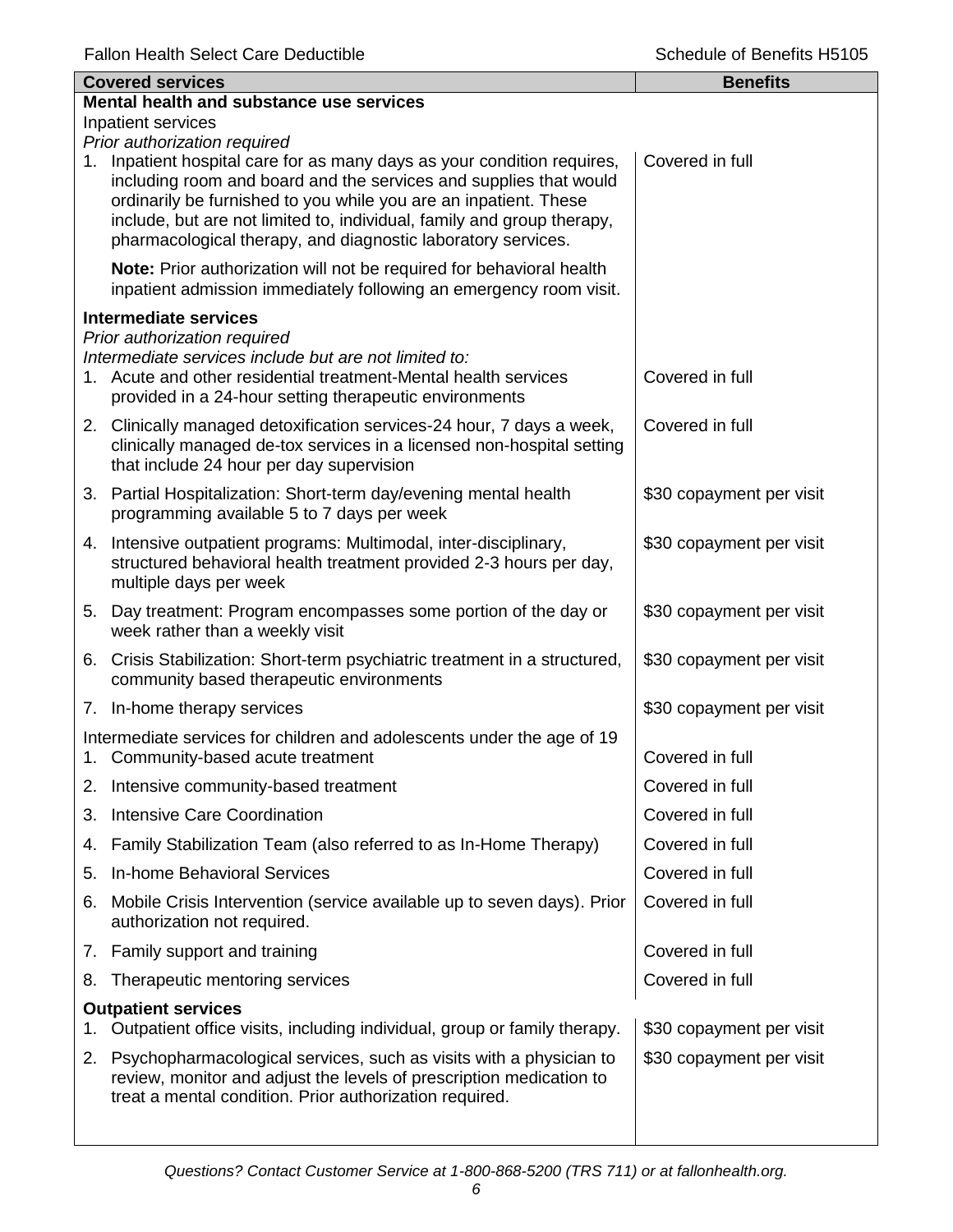|    | <b>Covered services</b>                                                                                                                                                                                                                                                                                                                                                                    | <b>Benefits</b>                                                                                           |
|----|--------------------------------------------------------------------------------------------------------------------------------------------------------------------------------------------------------------------------------------------------------------------------------------------------------------------------------------------------------------------------------------------|-----------------------------------------------------------------------------------------------------------|
|    | Mental health and substance use services, continued                                                                                                                                                                                                                                                                                                                                        |                                                                                                           |
|    | 3. Neuropsychological assessment services when medically<br>necessary. Prior authorization required.                                                                                                                                                                                                                                                                                       | \$30 copayment per visit                                                                                  |
|    | Note: Effective for plan years beginning on or after October 1, 2015,<br>Massachusetts state law (Chapter 258 of the Acts of 2014) restricts the<br>circumstances in which insurers may require prior authorization for<br>substance use services. We will not require prior authorization for<br>substance use services in any circumstances where this is not allowed<br>by Chapter 258. |                                                                                                           |
|    | <b>Office visits and outpatient services</b>                                                                                                                                                                                                                                                                                                                                               |                                                                                                           |
|    | 1. Office visits, to diagnose or treat an illness or an injury<br>Telehealth visits done via a secure, real time Telemedicine<br>$\bullet$                                                                                                                                                                                                                                                 | \$30 copayment per visit with<br>a PCP and certain other<br>providers                                     |
|    | platform which is inclusive of both an audio and visual<br>component.                                                                                                                                                                                                                                                                                                                      | \$40 copayment per visit with<br>a specialist                                                             |
|    | 2. A second opinion, upon your request, with another plan provider                                                                                                                                                                                                                                                                                                                         | \$30 copayment per visit with<br>a PCP and certain other<br>providers                                     |
|    |                                                                                                                                                                                                                                                                                                                                                                                            | \$40 copayment per visit with<br>a specialist                                                             |
|    | 3. Certain drugs covered under medical benefits, and that are ordered,<br>supplied and administered by a plan provider                                                                                                                                                                                                                                                                     | Covered in full after you meet<br>your deductible                                                         |
|    | 4. Allergy injections                                                                                                                                                                                                                                                                                                                                                                      | Covered in full                                                                                           |
| 5. | Radiation therapy and Chemotherapy                                                                                                                                                                                                                                                                                                                                                         | Covered in full after you meet<br>your deductible                                                         |
| 6. | <b>Respiratory therapy</b>                                                                                                                                                                                                                                                                                                                                                                 | Covered in full after you meet<br>your deductible                                                         |
|    | 7. Hormone replacement services in the doctor's office for<br>perimenopausal or postmenopausal women                                                                                                                                                                                                                                                                                       | \$30 copayment per visit                                                                                  |
|    | 8. Diagnostic lab services ordered by a plan provider, in relation to a<br>covered office visit                                                                                                                                                                                                                                                                                            | Covered in full                                                                                           |
|    | 9. Diagnostic X-ray services ordered by a plan provider, in relation to a<br>covered office visit                                                                                                                                                                                                                                                                                          | \$40 copayment                                                                                            |
|    | 10. Other diagnostic services including but not limited to, EKG,<br>endoscopy, colonoscopy and ultrasound                                                                                                                                                                                                                                                                                  | Covered in full after you meet<br>your deductible                                                         |
|    | 11. High-tech imaging services, including but not limited to, MRI/MRA,<br>CT/CTA, PET scans and nuclear cardiology imaging. Limited to one<br>copayment per day when performed at the same facility for the<br>same diagnosis. (Prior authorization required.)                                                                                                                             | \$500 copayment per MRI,<br>CT, PET scan or nuclear<br>cardiology image after you<br>meet your deductible |
|    | 12. Chiropractic services for acute musculoskeletal conditions. The<br>condition must be new or an acute exacerbation of a previous<br>condition. Chiropractic services will be covered as medically<br>necessary.                                                                                                                                                                         | \$40 copayment per visit                                                                                  |
|    | Outpatient lab tests and x-rays<br>$\bullet$                                                                                                                                                                                                                                                                                                                                               | See Diagnostic lab, x-ray and<br>high-tech imaging services                                               |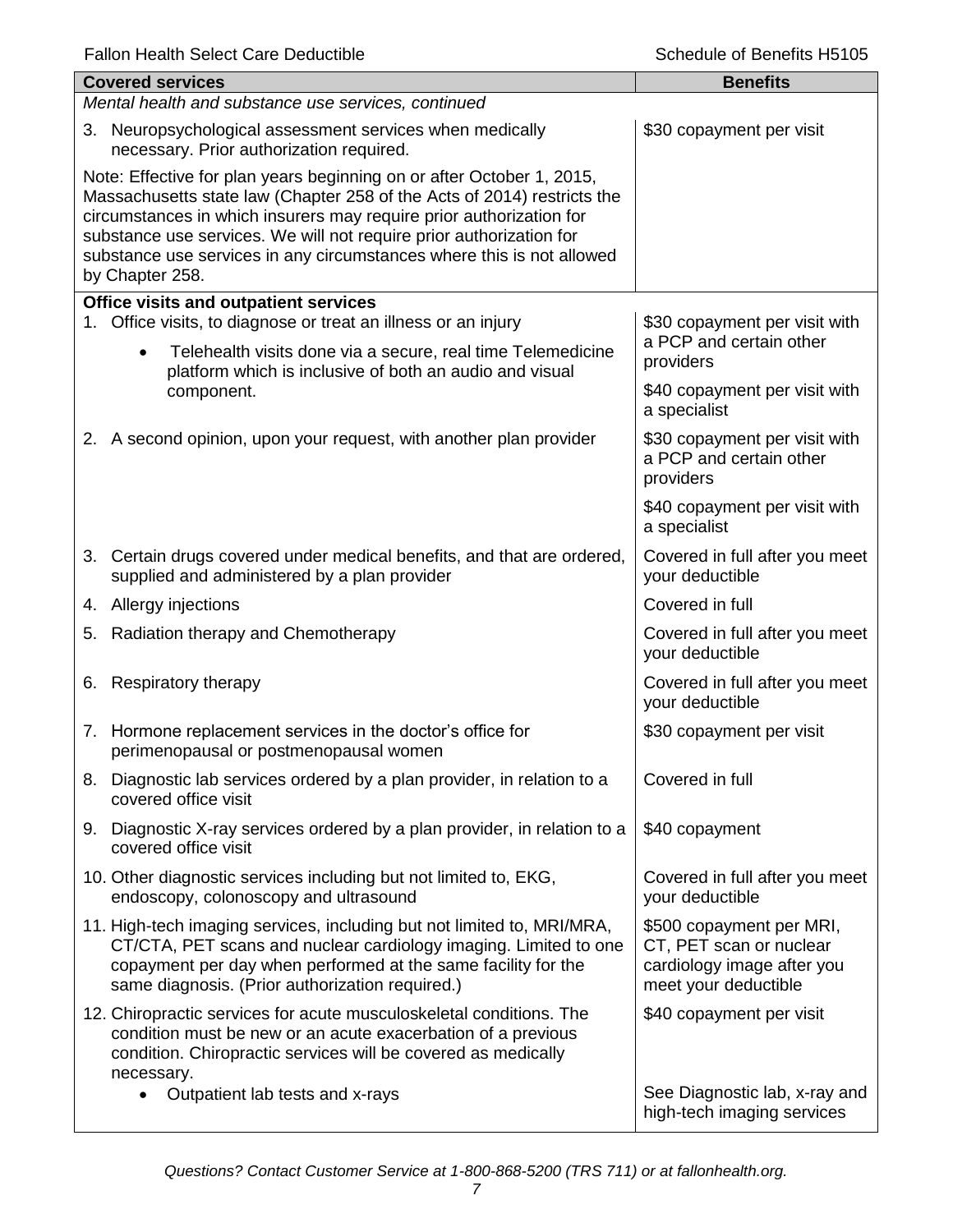| <b>Covered services</b>                                                                                                                                                                                                                                                | <b>Benefits</b>                                                                                                                                           |
|------------------------------------------------------------------------------------------------------------------------------------------------------------------------------------------------------------------------------------------------------------------------|-----------------------------------------------------------------------------------------------------------------------------------------------------------|
| Office visits and outpatient services, continued                                                                                                                                                                                                                       |                                                                                                                                                           |
| 13. Outpatient renal dialysis at a plan-designated center or continuous<br>ambulatory peritoneal dialysis                                                                                                                                                              | Covered in full after you meet<br>your deductible                                                                                                         |
| 14. Diabetes outpatient self-management training and education,<br>including medical nutrition therapy, provided by a certified diabetes<br>health care provider                                                                                                       | \$30 copayment per visit                                                                                                                                  |
| 15. Laboratory tests necessary for the diagnosis or treatment of<br>diabetes, including glycosylated hemoglobin, or HbAlc, tests, and<br>urinary/protein/microalbumin and lipid profiles                                                                               | Covered in full                                                                                                                                           |
| 16. Medical social services provided to assist you in adjustment to your<br>or your family member's illness. This includes assessment,<br>counseling, consultation and assistance in accessing community<br>resources.                                                 | \$30 copayment per visit                                                                                                                                  |
| 17. Outpatient surgery, anesthesia and the medically necessary<br>preoperative and postoperative care related to the surgery                                                                                                                                           | \$750 copayment per surgery<br>after you meet your<br>deductible when provided in<br>a hospital outpatient, day<br>surgery or ambulatory care<br>facility |
| 18. Visit to a contracted limited service clinic. Services are provided for<br>a variety of common illnesses, including, but not limited to:<br>strep throat<br>ear, eyes, sinus, bladder and bronchial infections<br>minor skin conditions (e.g. sunburn, cold sores) | \$30 copayment per visit                                                                                                                                  |
| 19. Podiatry care                                                                                                                                                                                                                                                      |                                                                                                                                                           |
| Outpatient lab tests and x-rays                                                                                                                                                                                                                                        | See Diagnostic lab, x-ray and<br>imaging services                                                                                                         |
| Outpatient surgical services<br>٠                                                                                                                                                                                                                                      | See Outpatient surgery                                                                                                                                    |
| Outpatient medical care<br>٠                                                                                                                                                                                                                                           | See Office visits                                                                                                                                         |
| Oral surgery and related services                                                                                                                                                                                                                                      |                                                                                                                                                           |
| Referral and prior authorization required (except for extraction of impacted teeth or lingual frenectomy)<br>1. Removal or exposure of impacted teeth, including both hard and<br>soft tissue impactions, or an evaluation for this procedure                          | \$40 copayment per visit                                                                                                                                  |
| 2. Surgical treatments of cysts, affecting the teeth or gums, that must<br>be rendered by a plan oral surgeon                                                                                                                                                          | \$40 copayment per visit                                                                                                                                  |
| Treatment of fractures of the jaw bone (mandible) or any facial bone<br>3.                                                                                                                                                                                             | \$40 copayment per visit                                                                                                                                  |
| 4. Evaluation and surgery for the treatment of temporomandibular joint<br>disorder when a medical condition is diagnosed, or for surgery<br>related to the jaw or any structure connected to the jaw                                                                   | \$40 copayment per visit                                                                                                                                  |
| 5. Extraction of teeth in preparation for radiation treatment of the head<br>or neck                                                                                                                                                                                   | \$40 copayment per visit                                                                                                                                  |
| Surgical treatment related to cancer<br>6.                                                                                                                                                                                                                             | \$40 copayment per visit                                                                                                                                  |
|                                                                                                                                                                                                                                                                        |                                                                                                                                                           |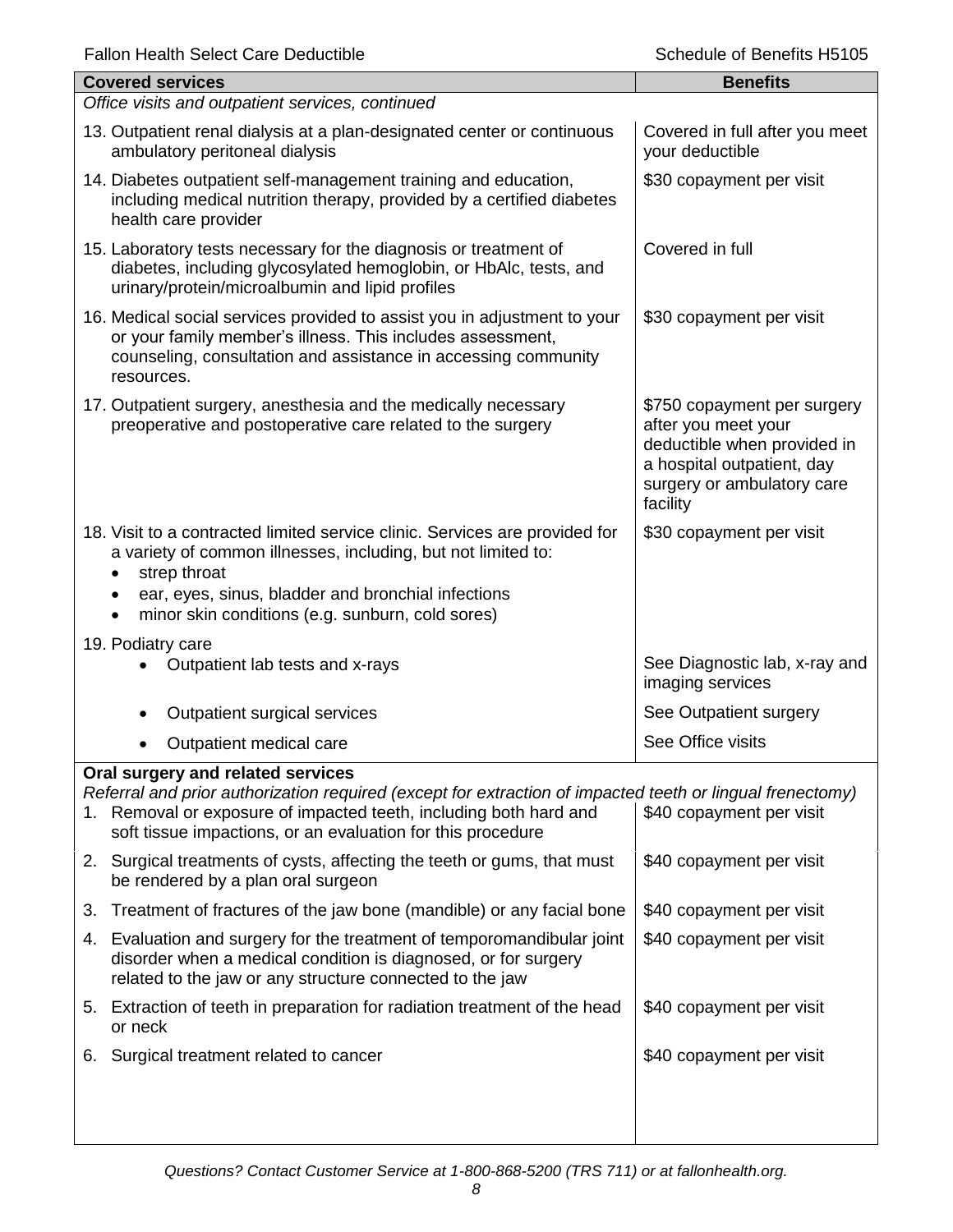| alivi i Tuditi i Ocitut Oditi Duud                                                                                                                                                                                                             | 100010 01 DONOHO 1 10                                                               |
|------------------------------------------------------------------------------------------------------------------------------------------------------------------------------------------------------------------------------------------------|-------------------------------------------------------------------------------------|
| <b>Covered services</b>                                                                                                                                                                                                                        | <b>Benefits</b>                                                                     |
| Oral surgery and related services, continued                                                                                                                                                                                                   |                                                                                     |
| 7. Emergency medical care, such as, to relieve pain and stop bleeding<br>as a result of accidental injury to sound natural teeth or tissues,                                                                                                   | \$30 copayment per visit to a<br>physician's or dentist's office                    |
| when provided as soon as medically possible after the injury. This<br>does not include restorative or other dental services. No referral or<br>authorization is required. Go to the closest provider.                                          | \$500 copayment per visit to<br>an emergency room after you<br>meet your deductible |
| Note: These benefits are for oral surgery services in an office setting. Oral surgery services in a hospital<br>outpatient, day surgery or ambulatory care facility, or as an inpatient are covered in full after you meet<br>your deductible. |                                                                                     |
| See Office visits and outpatient services for diagnostic lab and X-ray services.                                                                                                                                                               |                                                                                     |
| <b>Organ transplants</b>                                                                                                                                                                                                                       |                                                                                     |
| Referral and prior authorization required<br>1. Office visits related to the transplant                                                                                                                                                        | \$30 copayment per visit with<br>a PCP and certain other<br>providers               |
|                                                                                                                                                                                                                                                | \$40 copayment per visit with<br>a specialist                                       |
| 2. Inpatient hospital services, including room and board in a<br>semiprivate room and the services and supplies that would<br>ordinarily be furnished to you while you are an inpatient                                                        | \$750 copayment per<br>admission after you meet<br>your deductible                  |
| 3. Human leukocyte antigen (HLA) or histocompatability locus antigen<br>testing for A, B or DR antigens, or any combination thereof,<br>necessary to establish bone marrow transplant donor suitability of a<br>member                         | Covered in full                                                                     |
| Pediatric dental services*<br>(for members under the age of 19)                                                                                                                                                                                | See Addendum: Pediatric<br><b>Dental Services</b>                                   |
| Pediatric vision services*<br>(for members under the age of 19)                                                                                                                                                                                | See Addendum: Pediatric<br><b>Vision Services</b>                                   |
|                                                                                                                                                                                                                                                |                                                                                     |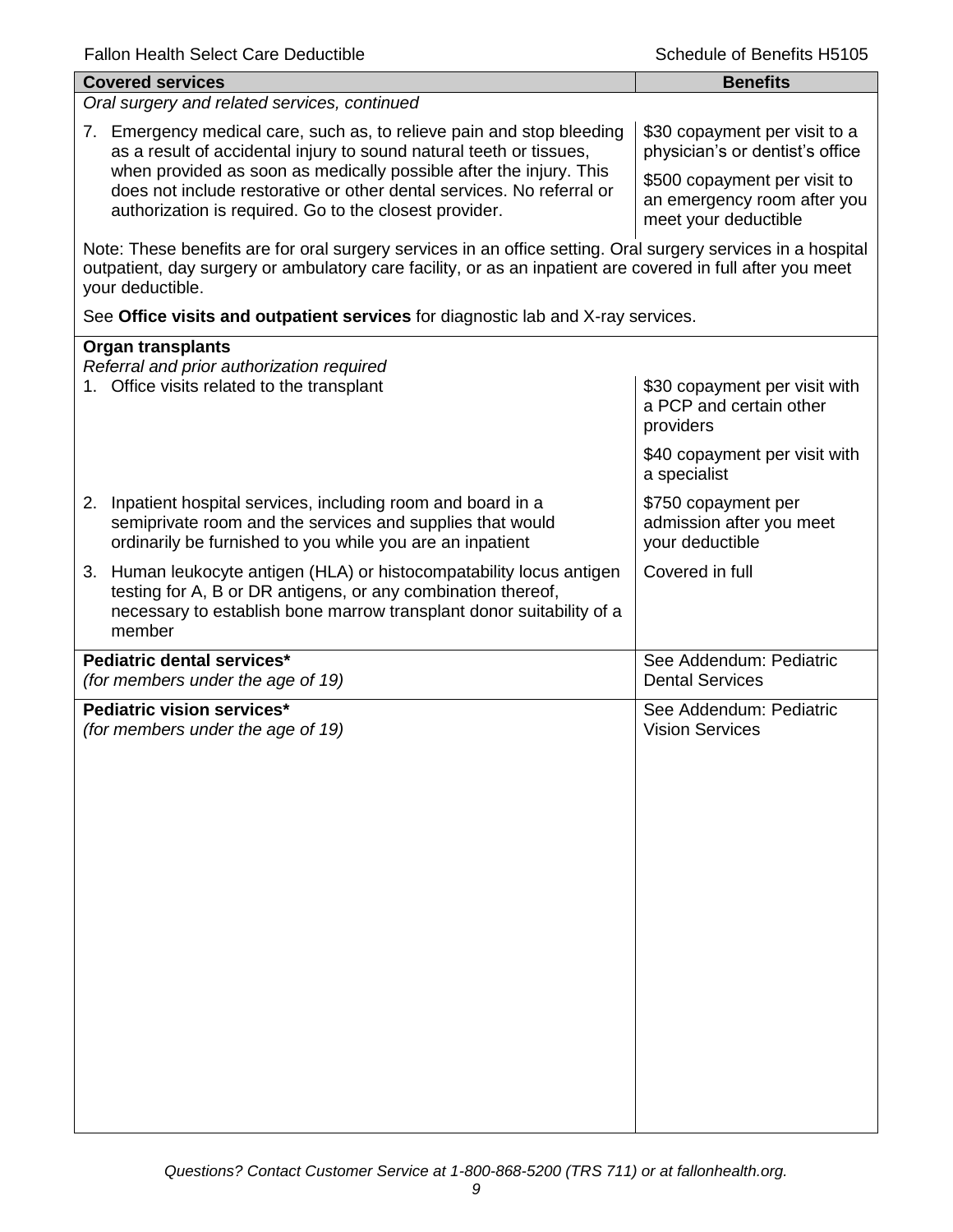| <b>Covered services</b>                                                                                                                                                                                                                 | <b>Benefits</b>                                                                                     |
|-----------------------------------------------------------------------------------------------------------------------------------------------------------------------------------------------------------------------------------------|-----------------------------------------------------------------------------------------------------|
| <b>Prescription drugs</b>                                                                                                                                                                                                               |                                                                                                     |
| Covered prescription items:<br>• Prescription medication                                                                                                                                                                                | Network pharmacy:<br>Tier 1: \$5 copayment                                                          |
| Prescription contraceptive drugs and devices*<br>$\bullet$                                                                                                                                                                              | Tier 2: \$25 copayment                                                                              |
| Hormone replacement therapy for peri- and post-menopausal<br>$\bullet$                                                                                                                                                                  | Tier 3: \$50 copayment                                                                              |
| women                                                                                                                                                                                                                                   | Tier 4: \$250 copayment                                                                             |
| Injectable agents (self-administered**)<br>$\bullet$                                                                                                                                                                                    | for up to a 30-day supply                                                                           |
| Insulin<br>$\bullet$<br>Syringes (including insulin syringes) or needles when medically<br>$\bullet$<br>necessary<br>Supplies for the treatment of diabetes, as required by state law,<br>$\bullet$                                     | Mail-order pharmacy:<br>Tier 1: \$10 copayment<br>Tier 2: \$50 copayment<br>Tier 3: \$100 copayment |
| including:<br>blood glucose monitoring strips<br>urine glucose strips<br>—                                                                                                                                                              | Tier 4: \$750 copayment<br>for up to a 90-day supply                                                |
| lancets<br>$\qquad \qquad -$                                                                                                                                                                                                            |                                                                                                     |
| ketone strips<br>$\overline{\phantom{0}}$<br>Special medical formulas to treat certain metabolic disorders as<br>required by state law (prior authorization required).                                                                  |                                                                                                     |
| *Generic prescription contraceptive drugs and devices are covered in<br>full. Brand name prescription contraceptive drugs and devices with no<br>generic equivalent are covered in full (prior authorization required).                 |                                                                                                     |
| ** Injectables administered in the doctor's office or under other<br>professional supervision are covered as a medical benefit.                                                                                                         |                                                                                                     |
| Orally administered anticancer medications used to kill or slow the<br>growth of cancerous cells                                                                                                                                        | Covered in full                                                                                     |
| Certain medications cannot be limited to a 30-day supply due to<br>manufacturer packaging, for example, a prefilled syringe. In these<br>cases, you will be charged the applicable copay/coinsurance based on<br>the actual day supply. |                                                                                                     |
| Note: Medical and surgical supplies obtained through a pharmacy may<br>have a drug prescription benefit cost-sharing applied.                                                                                                           |                                                                                                     |
|                                                                                                                                                                                                                                         |                                                                                                     |
|                                                                                                                                                                                                                                         |                                                                                                     |
|                                                                                                                                                                                                                                         |                                                                                                     |
|                                                                                                                                                                                                                                         |                                                                                                     |
|                                                                                                                                                                                                                                         |                                                                                                     |
|                                                                                                                                                                                                                                         |                                                                                                     |
|                                                                                                                                                                                                                                         |                                                                                                     |
|                                                                                                                                                                                                                                         |                                                                                                     |
|                                                                                                                                                                                                                                         |                                                                                                     |
|                                                                                                                                                                                                                                         |                                                                                                     |
|                                                                                                                                                                                                                                         |                                                                                                     |
|                                                                                                                                                                                                                                         |                                                                                                     |
|                                                                                                                                                                                                                                         |                                                                                                     |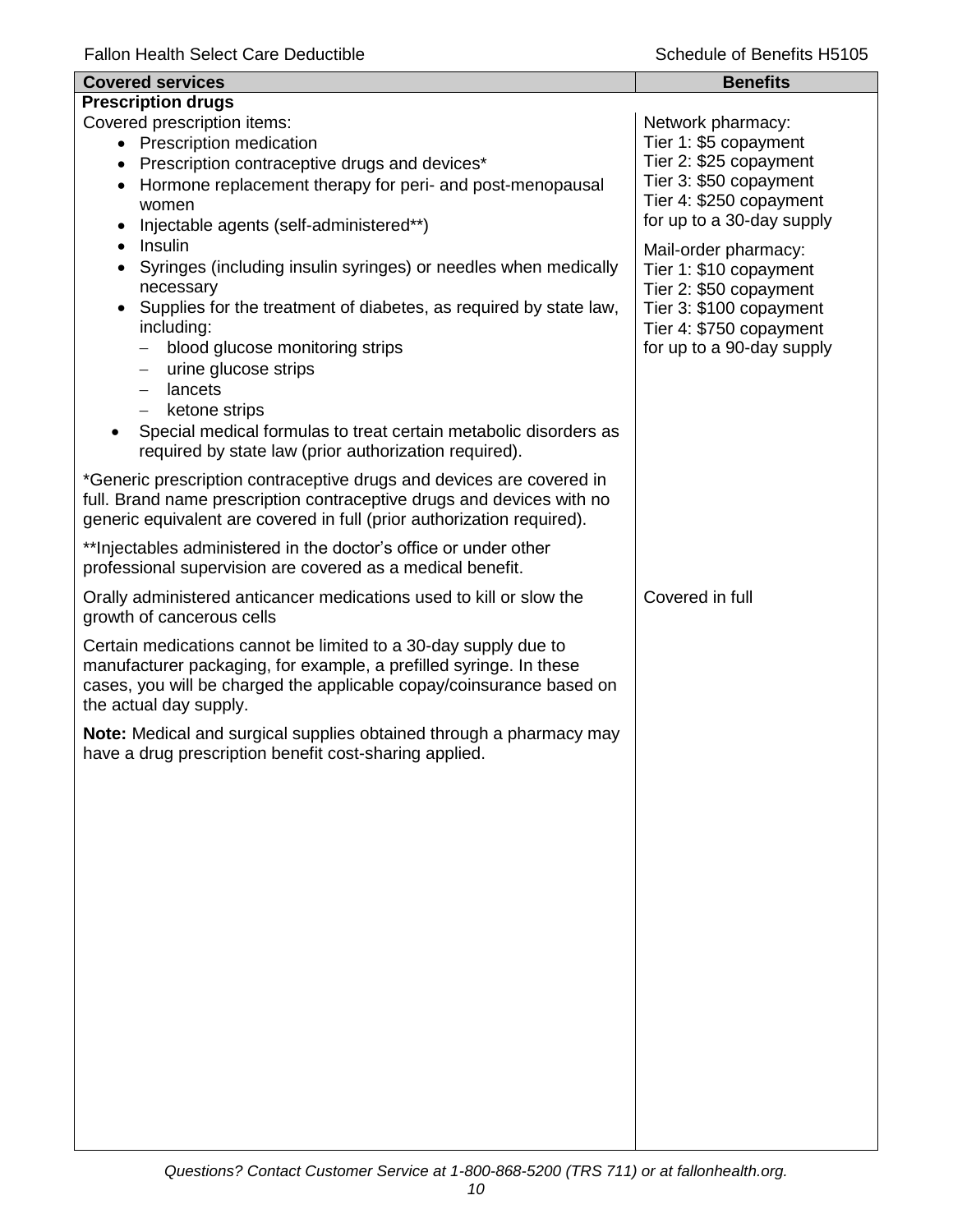| <b>Covered services</b> |                                                                                                                                                                                                                                                                                                                                                                                                                                                                                           | <b>Benefits</b> |
|-------------------------|-------------------------------------------------------------------------------------------------------------------------------------------------------------------------------------------------------------------------------------------------------------------------------------------------------------------------------------------------------------------------------------------------------------------------------------------------------------------------------------------|-----------------|
|                         | <b>Preventive care</b><br>1. Routine physical exams for the prevention and detection of disease                                                                                                                                                                                                                                                                                                                                                                                           | Covered in full |
|                         | 2. Immunizations that are included on the formulary, that are for<br>covered medical benefits and that are ordered, supplied and<br>administered by a plan physician. If administered by a plan<br>specialist, you will generally need to obtain a referral to see the<br>specialist.                                                                                                                                                                                                     | Covered in full |
|                         | 3. A baseline mammogram for women age 35 to 40, and a yearly<br>mammogram for women age 40 and older                                                                                                                                                                                                                                                                                                                                                                                      | Covered in full |
|                         | 4. Routine gynecological care services, including an annual Pap<br>smear (cytological screening) and pelvic exam                                                                                                                                                                                                                                                                                                                                                                          | Covered in full |
| 5.                      | Routine eye exams, once in each 12-month period                                                                                                                                                                                                                                                                                                                                                                                                                                           | Covered in full |
| 6.                      | Hearing and vision screening                                                                                                                                                                                                                                                                                                                                                                                                                                                              | Covered in full |
|                         | 7. Well-child care and pediatric services, at least six times during the<br>child's first year after birth, at least three times during the next year,<br>then at least annually until the child's sixth birthday. This includes<br>the following services, as recommended by the physician and in<br>accordance with state law:<br>• physical examination<br>• history<br>measurements<br>• sensory screening<br>• neuropsychiatric evaluation<br>• development screening and assessment | Covered in full |
|                         | 8. Pediatric services including:<br>• appropriate immunizations<br>• hereditary and metabolic screening at birth<br>• newborn hearing screening test performed before the newborn<br>infant is discharged from the hospital or birthing center<br>• tuberculin tests, hematocrit, hemoglobin, and other appropriate<br>blood tests and urinalysis<br>• lead screening                                                                                                                     | Covered in full |
|                         | 9. Female consultations, examinations, procedures, contraceptive<br>devices, and medical services related to the use of all contraceptive<br>methods*                                                                                                                                                                                                                                                                                                                                     | Covered in full |
|                         | 10. Tobacco counseling sessions with your primary physician or other<br>provider designed to create a plan to stop smoking.                                                                                                                                                                                                                                                                                                                                                               | Covered in full |
|                         | * Prescription contraceptive devices are covered under the prescription<br>drug benefit.                                                                                                                                                                                                                                                                                                                                                                                                  |                 |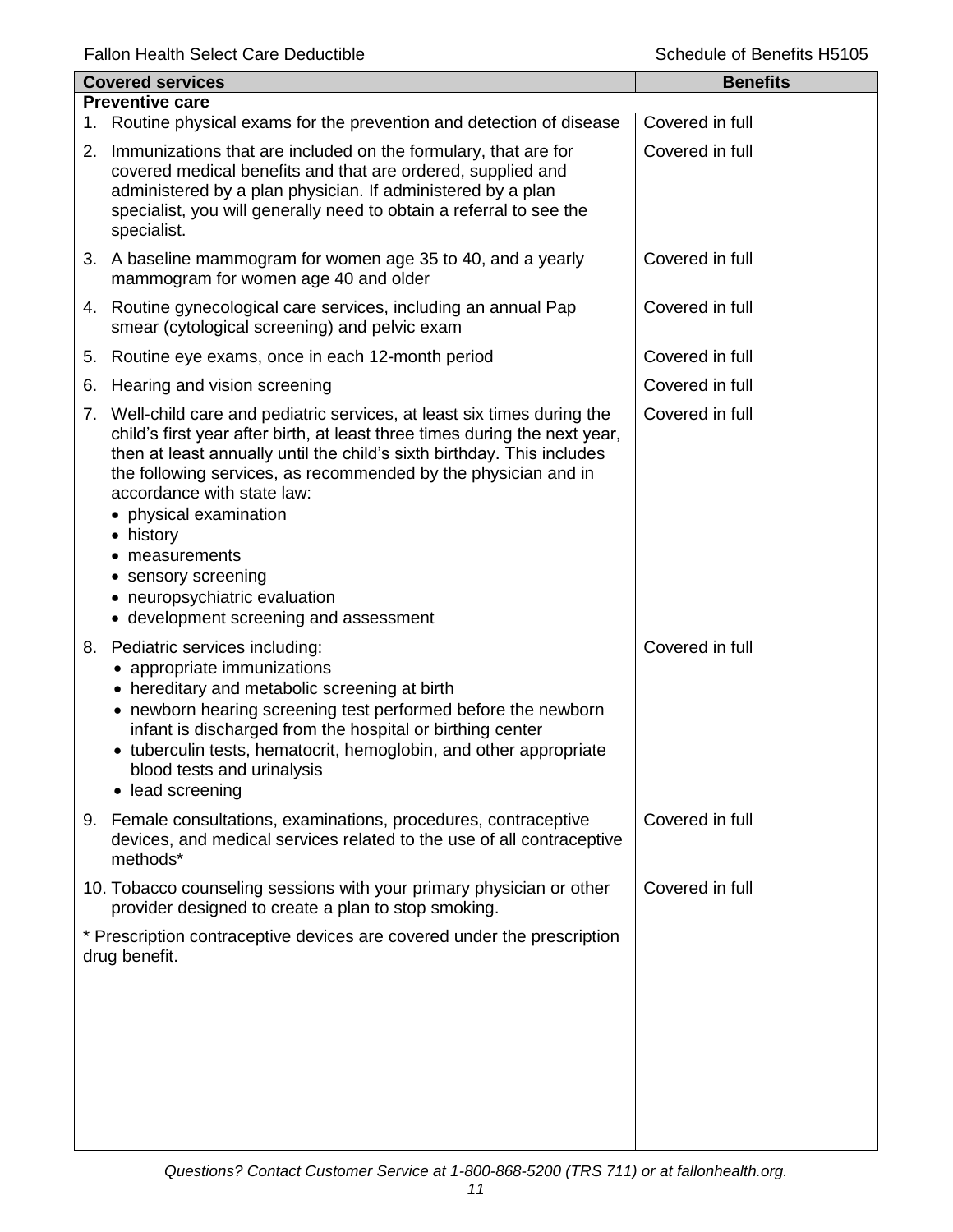|    | <b>Covered services</b>                                                                                                                                                                                                                                                                                                                                                                                                                               | <b>Benefits</b>                                                    |
|----|-------------------------------------------------------------------------------------------------------------------------------------------------------------------------------------------------------------------------------------------------------------------------------------------------------------------------------------------------------------------------------------------------------------------------------------------------------|--------------------------------------------------------------------|
|    | <b>Reconstructive surgery</b><br>Referral and prior authorization required (unless provided by a Reliant<br>Medical Group specialist and you have a Reliant Medical Group PCP)<br>1. Inpatient hospital services including room and board in a<br>semiprivate room and the services and supplies that would<br>ordinarily be furnished to you while you are an inpatient, including<br>Massachusetts mandated services for cleft lip and cleft palate | \$750 copayment per<br>admission after you meet<br>your deductible |
|    | <b>Rehabilitation and habilitation services</b><br>Referral required                                                                                                                                                                                                                                                                                                                                                                                  |                                                                    |
|    | 1. Physical and occupational therapy services are covered for up to 60<br>visits combined per benefit period when medically necessary with a<br>PCP referral. After 60 combined physical and occupational therapy<br>visits, prior authorization based on medical necessity is required for<br>additional visits.                                                                                                                                     | \$40 copayment per visit                                           |
|    | 2. Medically necessary services for the diagnosis and treatment of<br>speech, hearing and language disorders when services are<br>provided by a plan provider who is a speech-language pathologist<br>or audiologist; and at a plan facility or a plan provider's office with a<br>PCP referral. After 30 speech therapy visits, prior authorization<br>based on medical necessity is required for additional visits.                                 | \$40 copayment per visit                                           |
|    | 3. Cardiac rehabilitation services to treat cardiovascular disease in<br>accordance with state law and Department of Public Health<br>regulations                                                                                                                                                                                                                                                                                                     | \$40 copayment per visit                                           |
|    | 4. Medically necessary early intervention services delivered by a<br>certified early intervention specialist, according to operational<br>standards developed by the Department of Public Health, for<br>children from birth to their third birthday.                                                                                                                                                                                                 | Covered in full                                                    |
|    | 5. Pulmonary rehabilitation services for chronic obstructive pulmonary<br>disease (COPD) are covered for up to two one-hour sessions per<br>day, for up to 36 lifetime sessions.                                                                                                                                                                                                                                                                      | Covered in full after you meet<br>your deductible                  |
| 1. | <b>Skilled nursing facility services</b><br>Referral and prior authorization required<br>Inpatient hospital services, for up to 100 days per benefit period<br>provided criteria is met, including room and board in a semiprivate<br>room and the services and supplies that would ordinarily be<br>furnished to you while you are an inpatient                                                                                                      | \$750 copayment per<br>admission after you meet<br>your deductible |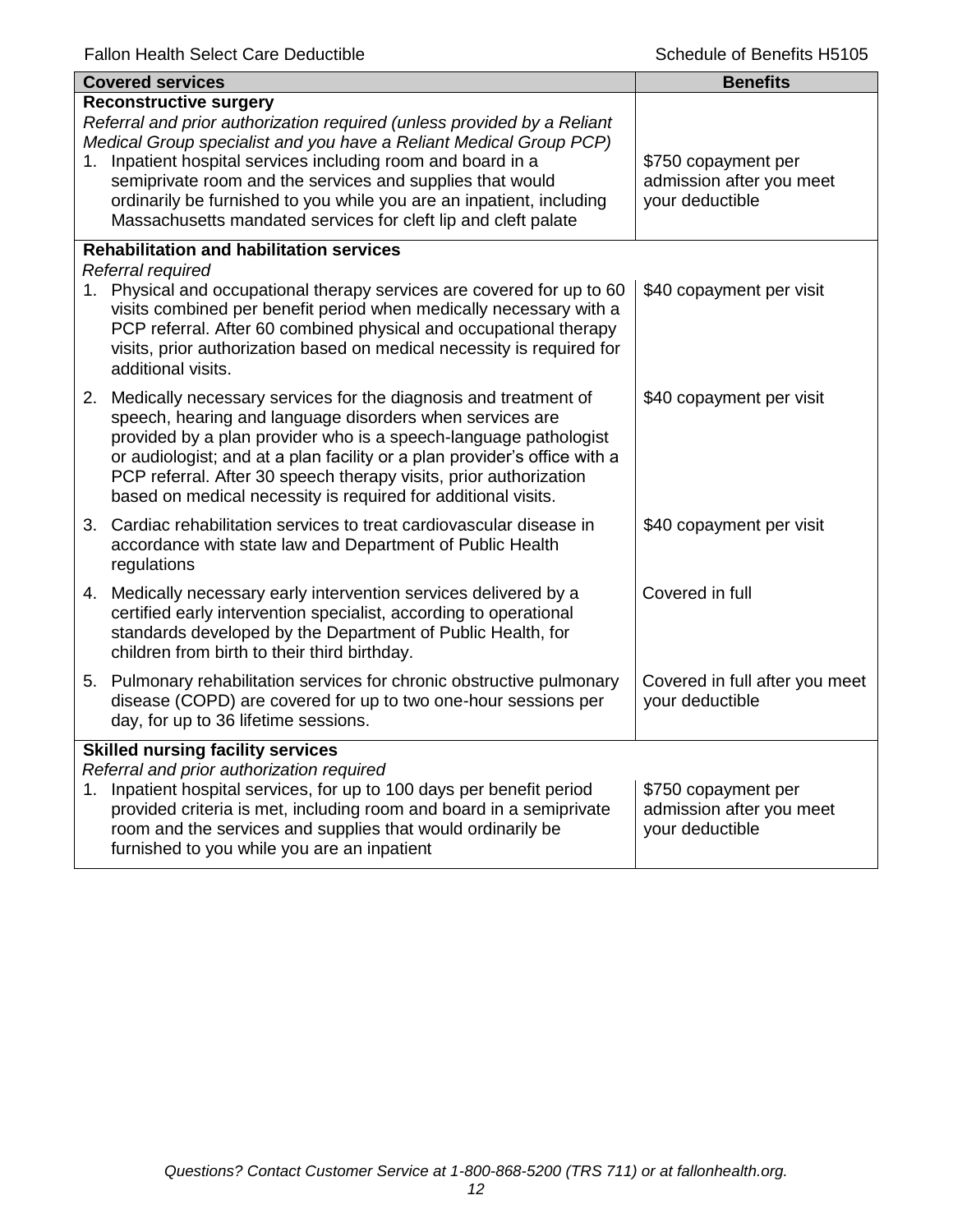# **Addendum Pediatric Dental Services**

### *This addendum is part of your Member* Handbook/Evidence of Coverage.

This addendum provides you with the cost-sharing that you are responsible for when you get covered pediatric dental care from a plan dentist for members under the age of 19. For a list of plan dentists, go to fallonhealth.org or call Customer Service at 1-800-868-5200 (TRS 711).

## **Preventive and Diagnostic Services**

|                                                                             | <b>Benefits</b> |
|-----------------------------------------------------------------------------|-----------------|
| <b>Preventive and Diagnostic Services</b>                                   |                 |
| Comprehensive Evaluation (once per lifetime per provider or location)<br>٠  |                 |
| Periodic Oral Exams (two per benefit period)<br>$\bullet$                   |                 |
| Limited oral evaluation (two per benefit period)<br>$\bullet$               |                 |
| Full mouth x-rays (once every 36 months per provider or location)           |                 |
| Panoramic x-rays (once every 36 months per provider or location)            |                 |
| Bitewing x-rays (two per benefit period)<br>٠                               | Covered in full |
| Single tooth x-rays (one per visit)                                         |                 |
| Teeth cleaning, including minor scaling procedures (two per benefit period) |                 |
| Fluoride Treatments (one per day per provider or location)<br>٠             |                 |
| Space maintainers                                                           |                 |
| Sealants (Please note: Sealants are not covered on previously restored      |                 |
| teeth) (Once every 36 months per provider or location)                      |                 |

## **Basic Covered Services**

|                                                                                                                                                                                                                                                                                                                                                                                                            | <b>Benefits</b> |
|------------------------------------------------------------------------------------------------------------------------------------------------------------------------------------------------------------------------------------------------------------------------------------------------------------------------------------------------------------------------------------------------------------|-----------------|
| <b>Basic Covered Services</b><br>Amalgam restorations (once per benefit period per tooth)<br>Composite resin restorations (once per benefit period per tooth)<br>Recement crowns/onlays<br>Rebase or reline dentures (once every 24 months)                                                                                                                                                                |                 |
| Root canals on permanent teeth (once per lifetime per tooth)<br>Prefabricated stainless steel crowns (once per lifetime per tooth)<br>Periodontal scaling and root planning (once every 36 months)<br>Simple extractions (once per lifetime per tooth, erupted or exposed root)<br>Surgical extractions (once per lifetime per tooth)<br>Vital pulpotomy<br>Apeicocectomy<br>Palliative care<br>Anesthesia | 25% coinsurance |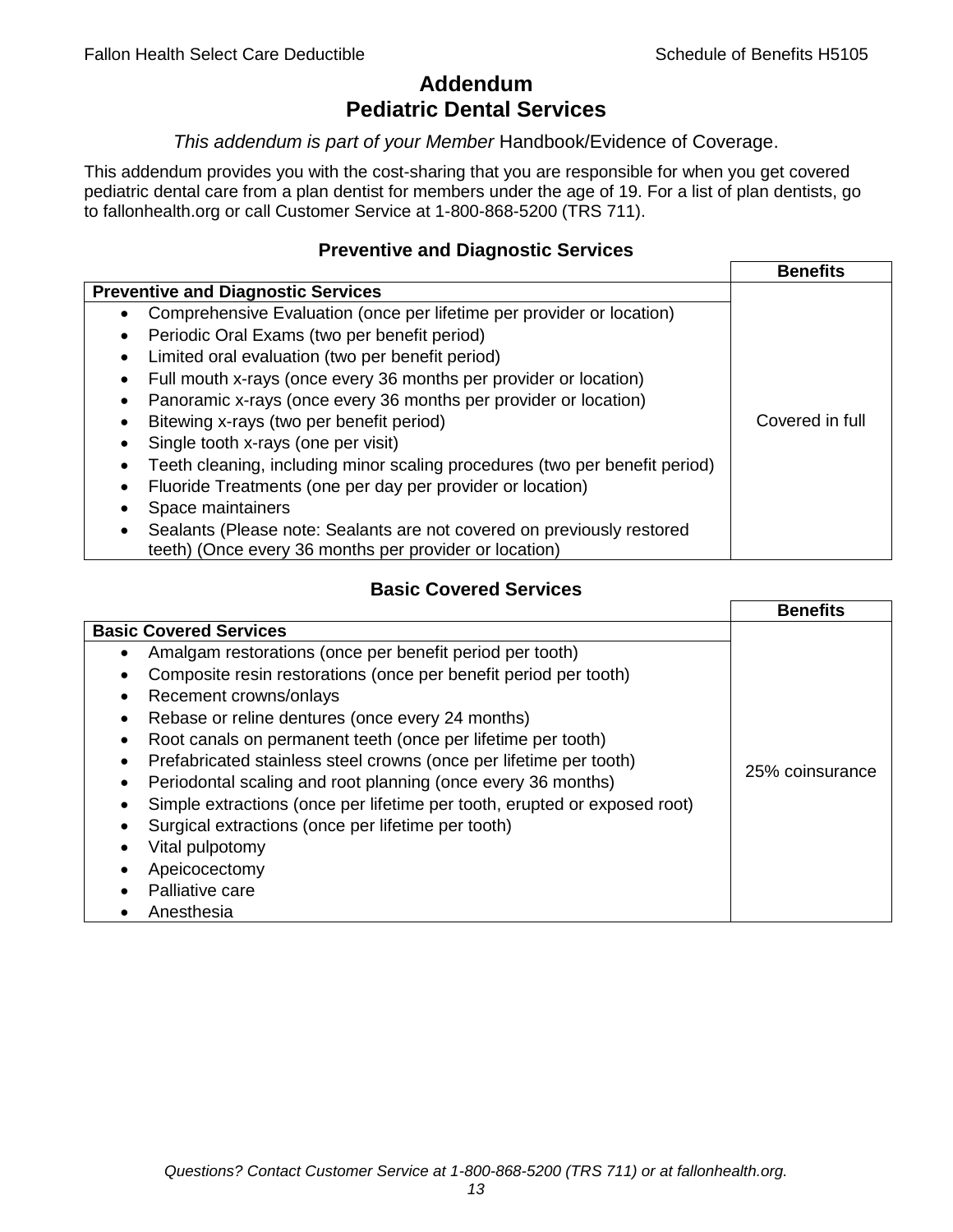## **Major Restorative Services**

|                                                                                                    | <b>Benefits</b> |
|----------------------------------------------------------------------------------------------------|-----------------|
| <b>Major Restorative Services</b>                                                                  |                 |
| • Crown, resin (once every 60 months per tooth)                                                    |                 |
| Porcelain/ceramic crowns (once every 60 months per tooth)<br>$\bullet$                             | 50% coinsurance |
| Porcelain fused to metal/mobile/high noble crowns (once every 60 months<br>$\bullet$<br>per tooth) |                 |
| Partial and complete dentures (once every 84 months)<br>$\bullet$                                  |                 |

## **Orthodontia**

|                                                                                                                                                                                                                                                                        | <b>Benefits</b> |
|------------------------------------------------------------------------------------------------------------------------------------------------------------------------------------------------------------------------------------------------------------------------|-----------------|
| Orthodontia                                                                                                                                                                                                                                                            |                 |
| Coverage is provided for services under the following conditions: only when<br>medically necessary; patient must have severe and handicapping malocclusion as<br>defined by HLD index score of 28 and/or one or more auto qualifiers. Prior<br>authorization required. | 50% coinsurance |

# **Related exclusions**

1. Any service that is not listed in this addendum is not covered.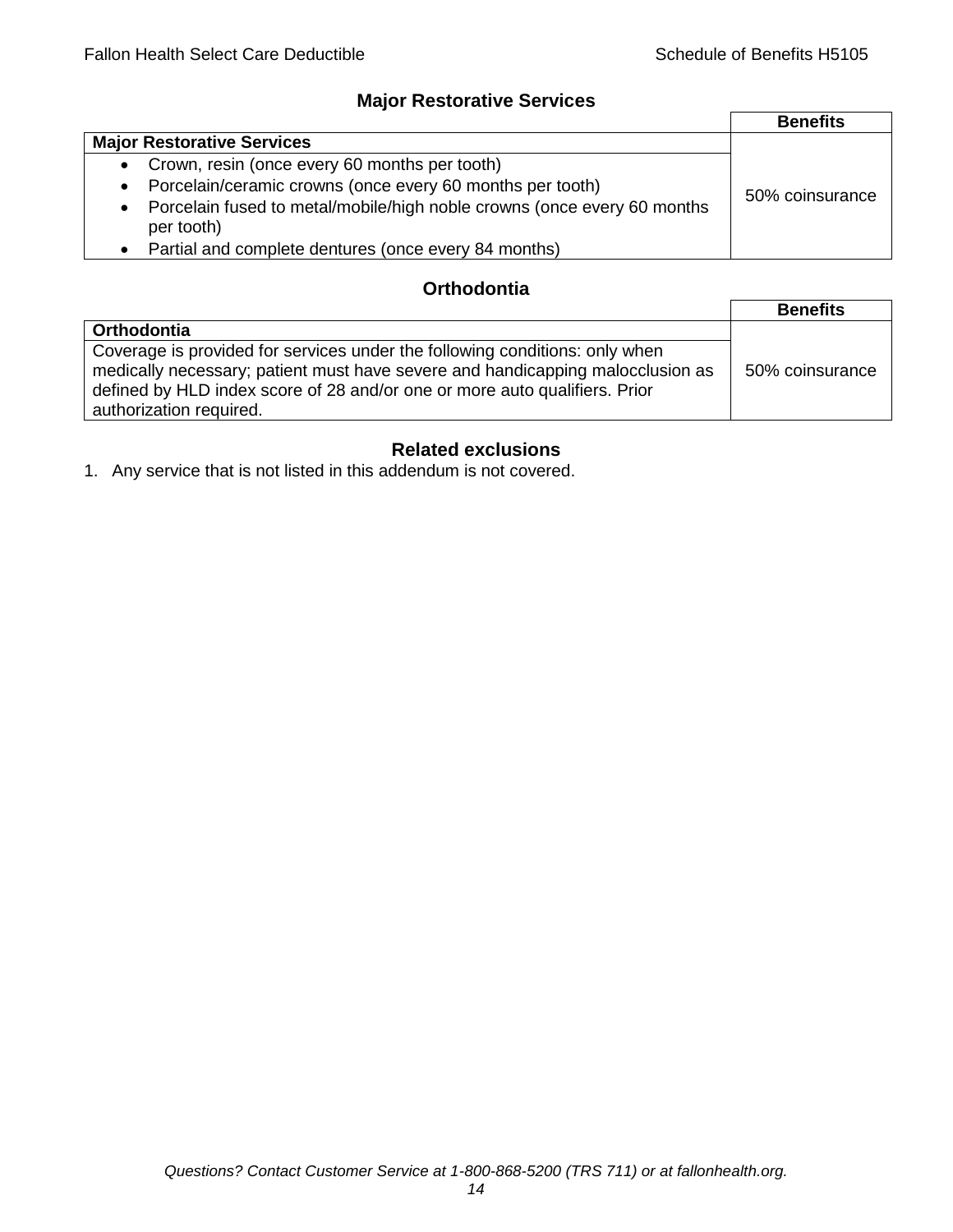## **Addendum Pediatric Vision Services**

### This addendum is part of your *Member Handbook/Evidence of Coverage*.

This addendum provides you with the cost-sharing that you are responsible for when you get covered pediatric vision care from a plan vision provider for members under the age of 19. For more information about your eye and vision care benefits, including a list of plan vision providers, go to fallonhealth.org or call Customer Service at 1-800-868-5200 (TRS 711).

| Service                                                 | Member cost                         |
|---------------------------------------------------------|-------------------------------------|
| Eye exam                                                |                                     |
| Exam with dilation as necessary, once per calendar year | \$0                                 |
| <b>Frames</b>                                           |                                     |
| One designated set, once per calendar year              | \$0                                 |
| Lenses:                                                 |                                     |
| <b>Standard lenses</b>                                  |                                     |
| Single vision                                           | \$0                                 |
| <b>Bifocal</b>                                          | \$0                                 |
| <b>Trifocal</b>                                         | \$0                                 |
| Lenticular                                              | \$0                                 |
| Progressive lenses                                      |                                     |
| Standard                                                | \$0                                 |
| Premium                                                 | \$0 for first \$120 of retail cost, |
|                                                         | 80% of any additional retail cost.  |
| Lens options                                            |                                     |
| Choice of plastic or glass lenses                       | \$0                                 |
| UV treatment                                            | \$0                                 |
| Tint – includes fashion and gradient tinting, and       | \$0                                 |
| oversized and glass-grey #3 prescription sunglass       |                                     |
| lenses                                                  |                                     |
| Standard plastic scratch coating                        | \$0                                 |
| Standard polycarbonate (kids)                           | \$0                                 |
| Plastic photosensitive lenses                           | \$0                                 |
|                                                         |                                     |
| Other options:<br>Intermediate vision lenses            | \$0                                 |
| Standard anti-reflective                                | \$45                                |
| Photochromic plastic                                    | 80% of retail cost                  |
| <b>Blended segment lenses</b>                           | 80% of retail cost                  |
| <b>Polarized lenses</b>                                 | 80% of retail cost                  |
| Premium anti-reflective costing                         | 80% of retail cost                  |
| Ultra anti-reflective coating                           | 80% of retail cost                  |
| Hi-Index lenses                                         | 80% of retail cost                  |
| Other add-ons                                           | 80% of retail cost                  |
| Additional complete pairs of eyewear                    | 60% of retail                       |
|                                                         |                                     |
|                                                         |                                     |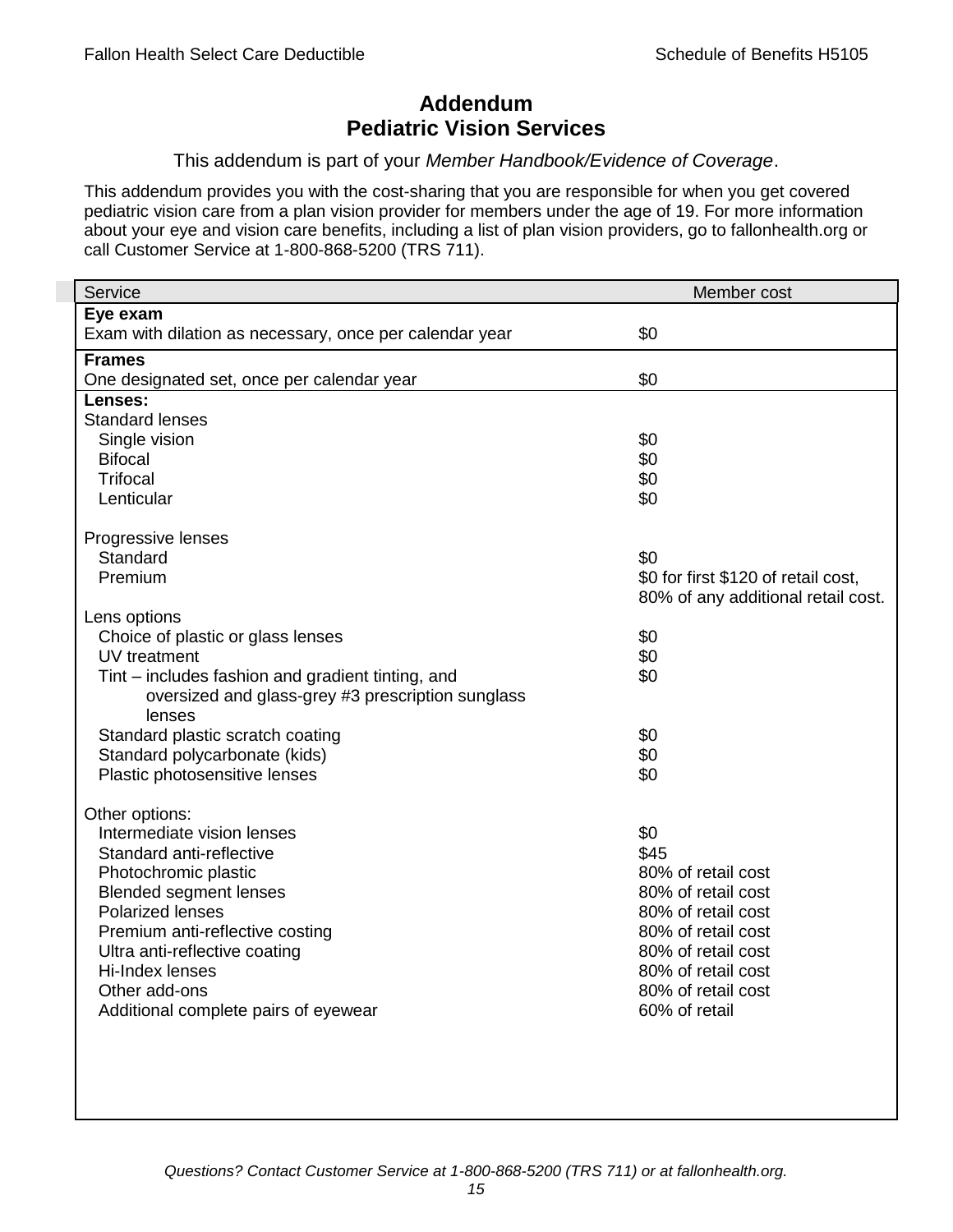| <b>Contact lenses</b><br>One pair of conventional contact lenses, in place of<br>eyeglass lenses                                                                                                                                                                                                                                  | \$0 for first \$150 of retail cost,<br>75% of any additional retail cost. |
|-----------------------------------------------------------------------------------------------------------------------------------------------------------------------------------------------------------------------------------------------------------------------------------------------------------------------------------|---------------------------------------------------------------------------|
| In place of a pair of conventional contact lenses, the<br>member may elect either of the following options:<br>Up to a 6 month supply of monthly or two-week<br>$\bullet$<br>single vision spherical or toric contact lenses<br>Up to a 3 month supply of daily disposable single<br>$\bullet$<br>vision spherical contact lenses |                                                                           |
| Standard contact lens fit and follow-up<br>Premium contact lens fit and follow-up                                                                                                                                                                                                                                                 | Up to \$55<br>10% discount from retail price<br>85% of retail cost        |
| Additional conventional contact lenses                                                                                                                                                                                                                                                                                            | \$0                                                                       |
| Medically necessary contact lenses, in place of other<br>eyewear                                                                                                                                                                                                                                                                  |                                                                           |
| Low vision services                                                                                                                                                                                                                                                                                                               | \$0                                                                       |
| •One comprehensive low vision evaluation, once<br>every five years, when medically necessary                                                                                                                                                                                                                                      | \$0                                                                       |
| • Follow-up care, four visits in any five year period,<br>when medically necessary<br>. Low vision aids, such as high-power spectacles,<br>magnifiers, and telescopes, once every 24<br>months, when medically necessary                                                                                                          | 25% of retail cost                                                        |
| Additional discounts on vision items are available; see<br>a plan provider or contact the plan for details.                                                                                                                                                                                                                       |                                                                           |

## **Related exclusions**

- 1. Orthoptic or vision training, subnormal vision aids and any associated supplemental testing; Aniseikonic lenses.
- 2. Medical and/or surgical treatment of the eye, eyes or supporting structures.
- 3. Any eye or vision examination, or any corrective eyewear required by a policyholder as a condition of employment; Safety eyewear.
- 4. Services provided as a result of any Workers' Compensation law, or similar legislation, or required by any governmental agency or program whether federal, state or subdivisions thereof.
- 5. Non-prescription lenses and/or contact lenses.
- 6. Non-prescription sunglasses.
- 7. Two pair of glasses in lieu of bifocals.
- 8. Services rendered after the date an insured person ceases to be covered under the policy, except when vision materials ordered before coverage ended are delivered, and the services rendered to the insured person are within 31 days from the date of such order.
- 9. Services or materials provided by any other group benefit plan providing vision care.
- 10. Lost or broken lenses, frames, glasses, or contact lenses will not be replaced except in the next benefit period when vision materials would become available.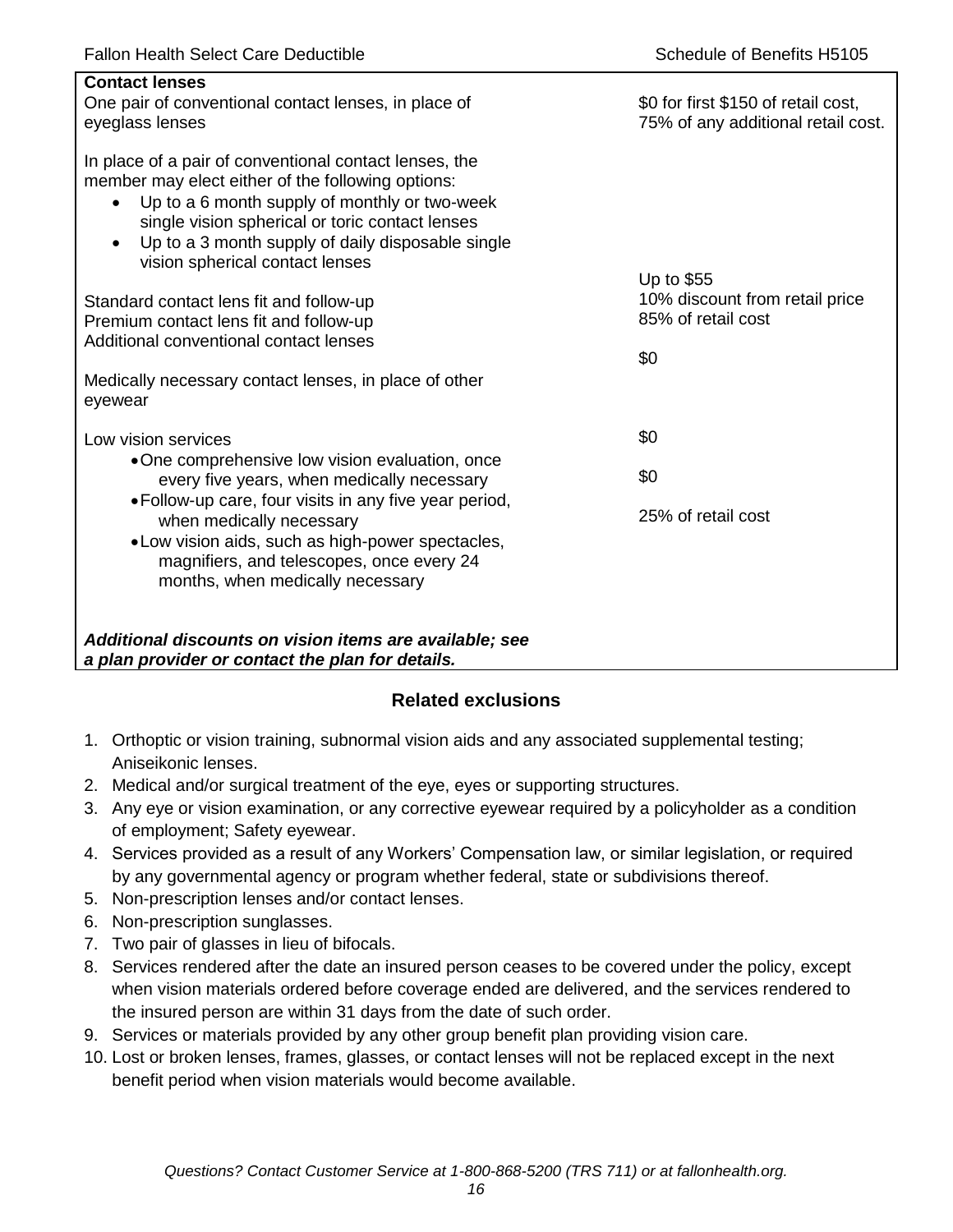# Notice of nondiscrimination

Fallon Health complies with applicable Federal civil rights laws and does not discriminate on the basis of race, color, national origin, age, disability or sex. Fallon does not exclude people or treat them differently because of race, color, national origin, age, disability or sex.

Fallon Health:

- Provides free aids and services to people with disabilities to communicate effectively with us, such as:
	- o Qualified sign language interpreters
	- $\circ$  Written information in other formats (large print, audio, accessible electronic formats, other formats)
- Provides free language services to people whose primary language is not English, such as:
	- o Qualified interpreters
	- o Information written in other languages

If you need these services, contact Customer Service at the phone number on the back of your member ID card, or by email at cs@fallonhealth.org.

If you believe that Fallon Health has failed to provide these services or discriminated in another way on the basis of race, color, national origin, age, disability or sex, you can file a grievance with:

Compliance Director Fallon Health 10 Chestnut St. Worcester, MA 01608

Phone: 1-508-368-9988 (TRS 711) Email: compliance@fallonhealth.org

You can file a grievance in person or by mail, fax or email. If you need help filing a grievance, the Compliance Director is available to help you.

You can also file a civil rights complaint with the U.S. Department of Health and Human Services, Office for Civil Rights, electronically through the Office for Civil Rights Complaint Portal, available at https://ocrportal.hhs.gov/ocr/portal/lobby.jsf, or by mail or phone at:

U.S. Department of Health and Human Services 200 Independence Avenue SW., Room 509F, HHH Building Washington, D.C., 20201

Phone: 1-800-368-1019 (TDD: 1-800-537-7697)

Complaint forms are available at http://www.hhs.gov/ocr/office/file/index.html.

16-735-009 Rev. 01 4/17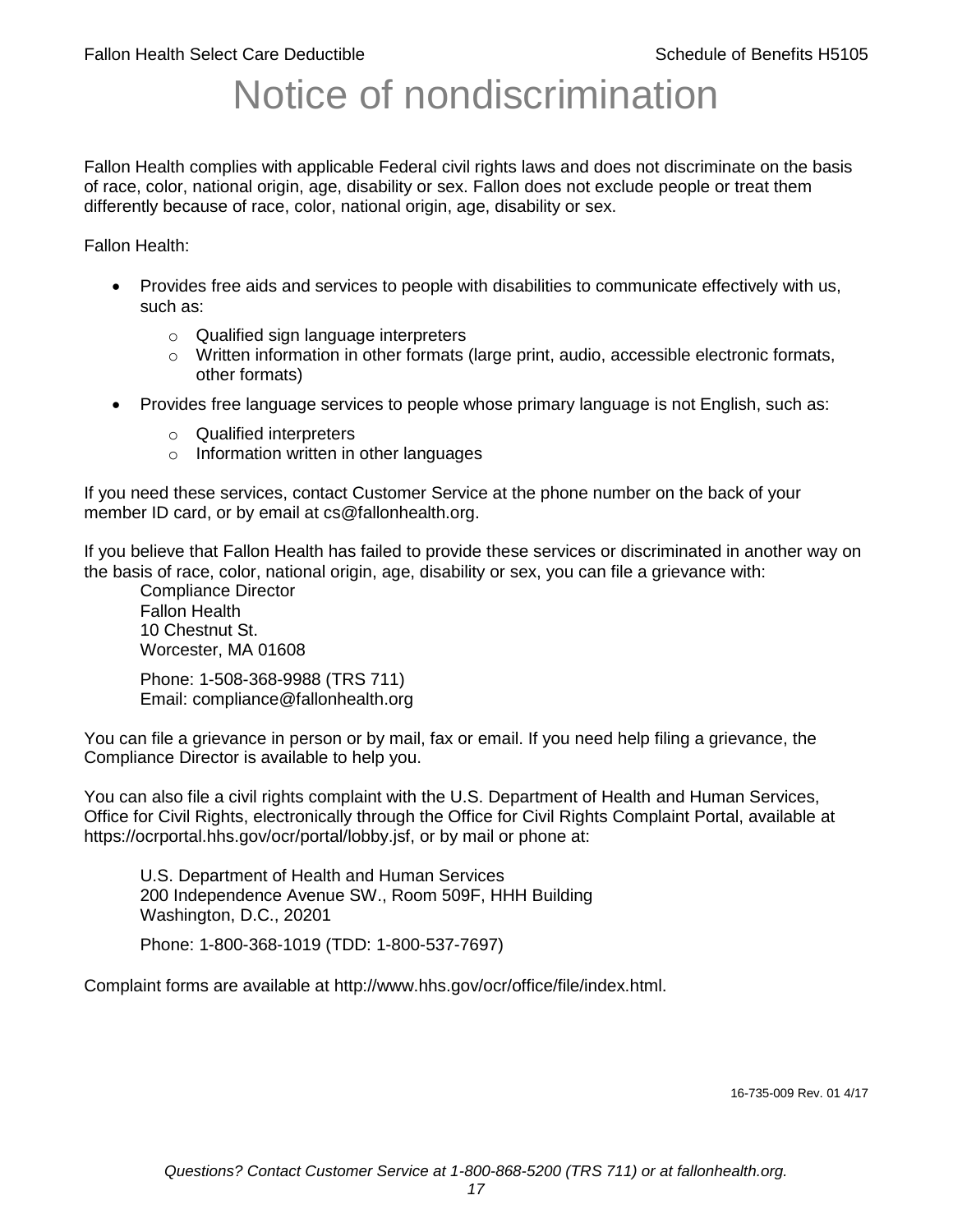# Important!

If you, or someone you're helping, has questions about Fallon Health, you have the right to get help and information in your language at no cost. To talk to an interpreter, call 1-800-868-5200.

#### **Spanish:**

Si usted, o alguien a quien usted está ayudando, tiene preguntas acerca de Fallon Health, tiene derecho a obtener ayuda e información en su idioma sin costo alguno. Para hablar con un intérprete, llame al 1-800-868-5200.

#### **Portuguese:**

Se você, ou alguém a quem você está ajudando, tem perguntas sobre o Fallon Health, você tem o direito de obter ajuda e informação em seu idioma e sem custos. Para falar com um intérprete, ligue para 1-800-868-5200.

#### **Chinese:**

如果您,或是您正在協助的對象,有關於[插入項目的名稱 Fallon Health 方面的問題, 您有權利免費以您的母語得到幫助和訊息。洽詢一位翻譯員, 請撥電話 [在此插入數字 1-800-868-5200.

#### **Haitian Creole:**

Si oumenm oswa yon moun w ap ede gen kesyon konsènan Fallon Health, se dwa w pou resevwa asistans ak enfòmasyon nan lang ou pale a, san ou pa gen pou peye pou sa. Pou pale avèk yon entèprèt, rele nan 1-800-868-5200.

#### **Vietnamese:**

Nếu quý vị, hay người mà quý vị đang giúp đỡ, có câu hỏi về Fallon Health, quý vị sẽ có quyền được giúp và có thêm thông tin bằng ngôn ngữ của mình miễn phí. Để nói chuyện với một thông dịch viên, xin gọi 1-800-868-5200.

#### **Russian:**

Если у вас или лица, которому вы помогаете, имеются вопросы по поводу Fallon Health, то вы имеете право на бесплатное получение помощи и информации на вашем языке. Для разговора с переводчиком позвоните по телефону 1-800-868-5200.

#### **Arabic:**

إن كان لديك أو لدى شخص تساعده أسئلة بخصوص Health Fallon، فلديك الحق في الحصول على المساعدة والمعلومات الضرورية بلغتك من دون اية تكلفة .للتحدث مع مترجم اتصل ب .1-800-868-5200

## **Khmer/Cambodian:**

ប្រសិនបរើអ្នក ឬនរណាម្ននក់ដែលអ្នកកំពុងដែជយ ម្ននសំណួរអ្៎ពី Fallon Health រប, អ្នកម្ននសិេធិេ្រុលជំនួយនិងព័ែ៌ម្នន បៅកនុងភាសា ររស់អ្នក រោយម្ិនអ្ស់រ្ំ ក់ ។ ដររំម្ រនី ិយាយជាម្ួយអ្នក កែប្រ សូ ម្ 1-800-868-5200 ។